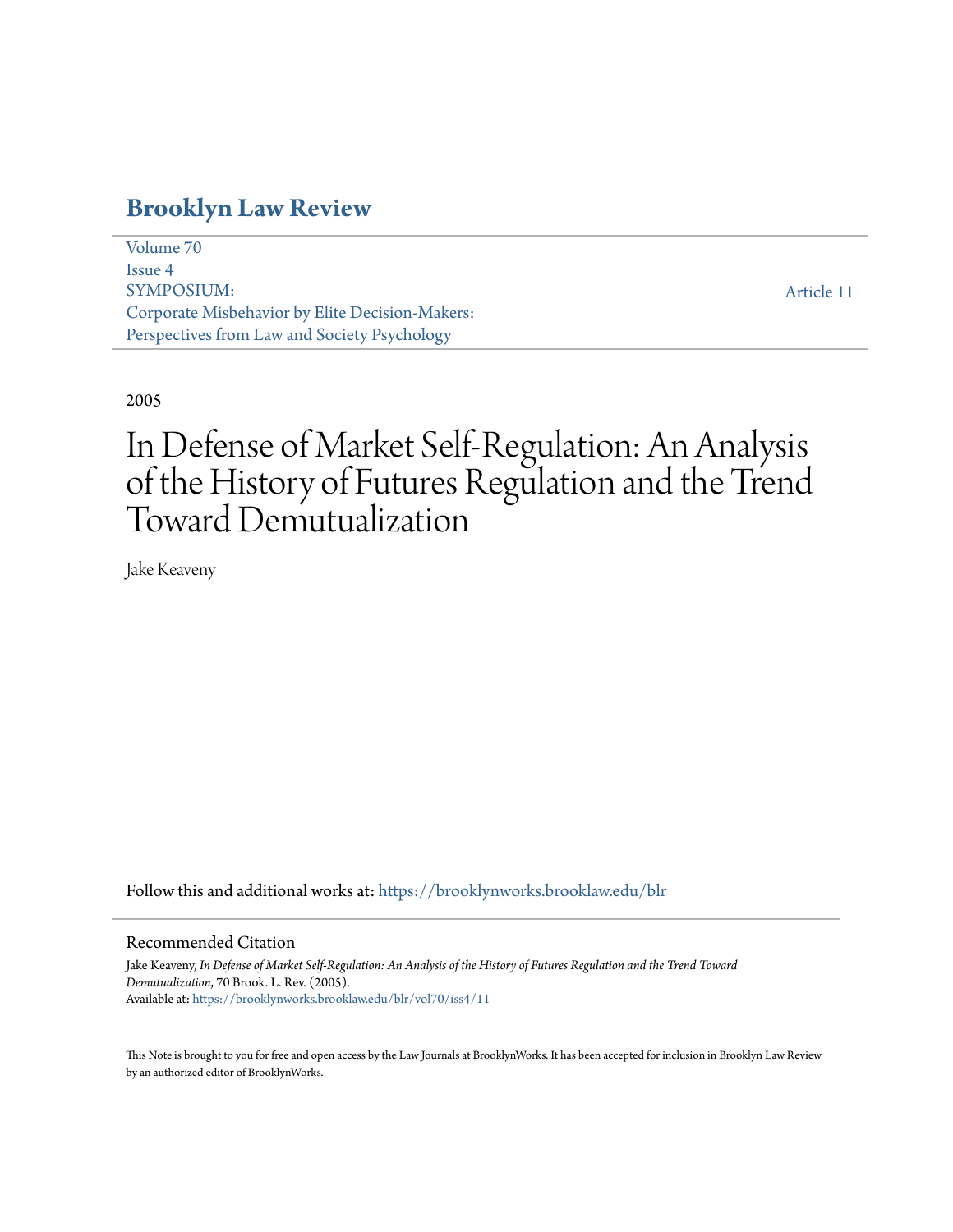# In Defense of Market Self-Regulation

# AN ANALYSIS OF THE HISTORY OF FUTURES REGULATION AND THE TREND TOWARD DEMUTUALIZATIO[N\\*](#page-1-0)

# I. INTRODUCTION

The debate over the efficacy of the U.S. system of market self-regulation—where the securities and futures industries regulate themselves with oversight from the federal government—has been ongoing since its inception some seventyyears ago.<sup>1</sup> Populist politicians have long compared the system, primarily in times of regulatory failures or market crises, to the proverbial fox guarding the henhouse. The controversy surrounding recent market scandals has led to new scrutiny of whether exchanges can properly police themselves.<sup>2</sup>  $\overline{\phantom{a}}$ 

<span id="page-1-1"></span><span id="page-1-0"></span><sup>\*</sup>

 $^\circ$  © 2005 Jake Keaveny. All Rights Reserved.  $^1$  In 1963 the efficacy of the self-regulatory system was called into question by stock market abuses reported in a Securities and Exchange Commission study, but the SEC concluded that self-regulation should be maintained. Roberta S. Karmel, *Turning Seats Into Shares: Causes and Implications of Demutualization of Stock and Futures Exchanges*, 53 HASTINGS L.J. 367, 401 (2002) (citing SEC, REPORT OF THE SPECIAL STUDY OF SECURITIES MARKET, H.R. DOC. NO. 95, at 502, 83, 414-15 (1st Sess. 1963) [hereinafter SPECIAL STUDY]); *see generally* JERRY W. MARKHAM, THE HISTORY OF COMMODITY FUTURES TRADING AND ITS REGULATION (1987) [hereinafter HISTORY OF COMMODITY FUTURES] (illustrating periodic strife between Congress and futures industry since late 1800s regarding self-regulation). Between 1880 and 1920 there were some 200 bills introduced in Congress to regulate futures and options trading. *Id.* at 10.

<span id="page-1-2"></span><sup>2</sup>  *See, e.g.*, Laurie P. Cohen & Kate Kelly, *NYSE Turmoil Poses Question: Can Wall Street Regulate Itself?*, WALL ST. J., Dec. 31, 2003, *available at* http://online.wsj.com/article\_print/0,,SB107282097396518500,00.html (while the current system of self-regulation with government oversight has survived numerous crisis, the scandal surrounding a \$188 million pay package awarded to former New York Stock Exchange Chairman Richard Grasso has forced Wall Street to confront whether the system must be "drastically reformed or even replaced" in order to restore the confidence of investors). Some suggest that a for-profit exchange will not vigorously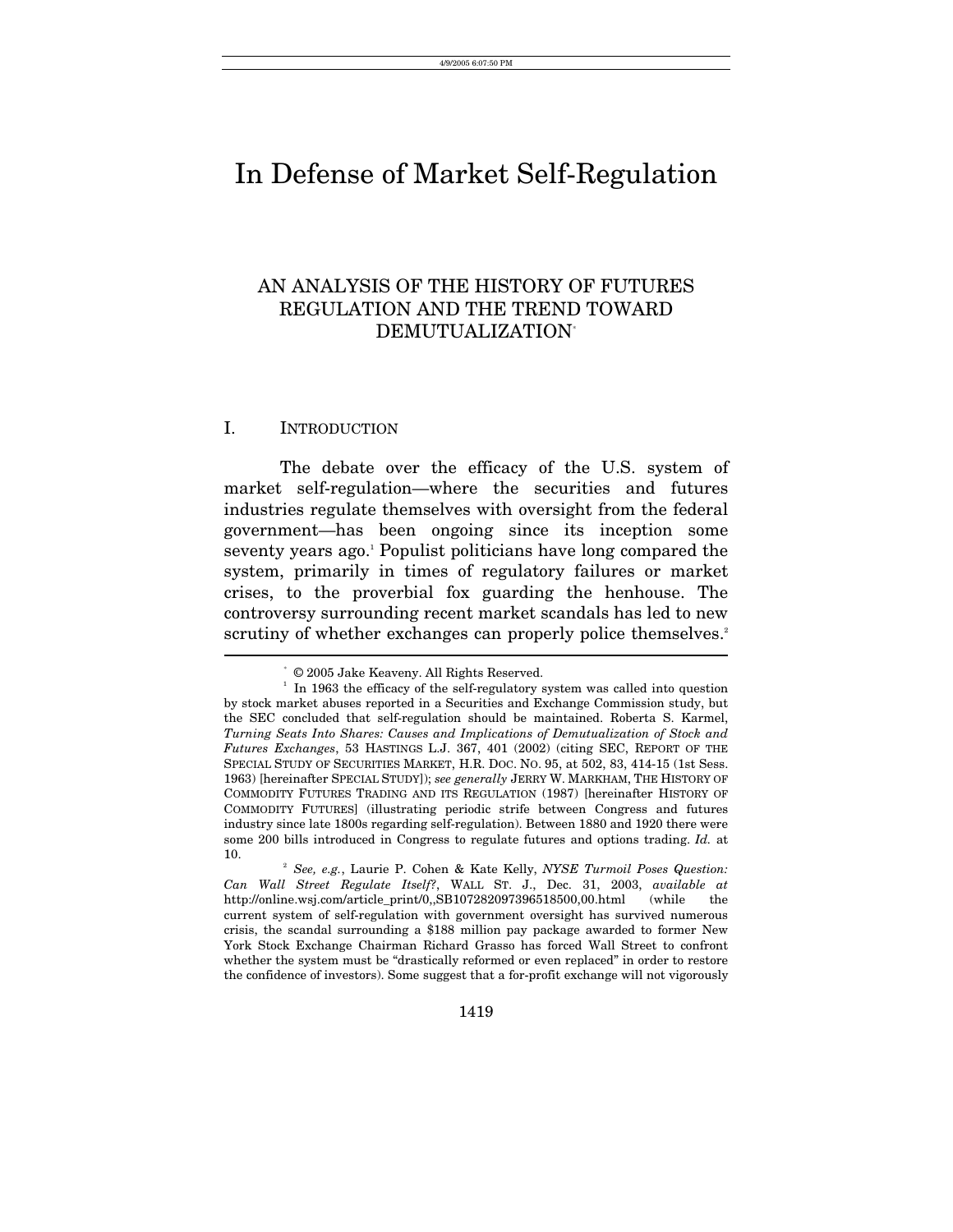The catalyzing events include a price-fixing investigation at the Nasdaq in the late 1990s, an ongoing investigation of floor trading at the New York Stock Exchange (NYSE),<sup>[3](#page-2-0)</sup> and governance failures at the NYSE that resulted in the ousting of formerchairman Richard Grasso.<sup>4</sup> Some have called for reforms to overhaul the system, while others say it should be scrapped altogether.<sup>5</sup>

The current debate over self-regulation was actually well under way before these regulatory failures pushed it onto the business pages. Industry and government officials have been actively debating how self-regulation can be adapted to address new conflicts of interest caused by a much more secular change: the ongoing trend of demutualization, where securities and futures exchanges convert to for-profit entities from not-for-profits. The latest example is the NYSE's announced plan to demutualize as it acquires electronic trading system Archipelago Holdings[.7](#page-2-4)

This Note argues that the self-regulatory model, while in need of some type of reform, will survive the latest round of scrutiny because time has shown that it is the most efficient and practical alternative. The debate over self-regulation must be made in the context of the alternatives: the government as the sole securities regulator or no government oversight at all.<sup>8</sup> It is important to remember that direct governmental regulation raises some of the same concerns that selfregulation does, as well as different concerns that are particular to large government bureaucracies.<sup>[9](#page-2-6)</sup> The principal

 $\overline{a}$ 

<span id="page-2-4"></span>*See, e.g.*, Andre Postelnicu et al., *NYSE to Merge with Archipelago Exchange*, FIN. TIMES, Apr. 21, 2005.

 *See, e.g.*, Sam Scott Miller, *Self-Regulation of the Securities Markets: A Critical Examination*, 42 WASH. & LEE L.REV. 861 (1985). 9

<span id="page-2-6"></span><span id="page-2-5"></span> *See, e.g.*, Raymond Urban & Richard Menckel, *Federal Regulation of* 

undertake self-regulatory obligations if those obligations negatively affect profitability. THOMAS ERICKSON, FUTURES EXCHANGE DEMUTUALIZATION 5 (2000) (internal Commodity Futures Trading Commission (CFTC) report by former CFTC Commissioner Erickson) (on file at CFTC). 3

<span id="page-2-0"></span><sup>&</sup>lt;sup>3</sup> See, e.g., Jenny Anderson, *Big Changes at Exchanges Bring Their Self-Regulation Into Question*, N.Y. TIMES, April 28, 2005 (At issue is whether selfregulation works . . . virtually every regional exchange has been cited for turning a blind eye to improper or illegal behavior of one sort or another.) 4

<span id="page-2-1"></span>Cohen & Kelly, *supra* note 2*.*

<span id="page-2-3"></span><span id="page-2-2"></span> $^5$  *Id.* 

<sup>&</sup>lt;sup>6</sup> See, e.g., SEC. INDUS. ASSOC., REINVENTING SELF-REGULATION, WHITE PAPER FOR THE SECURITIES INDUSTRY ASSOCIATION 8-9 (2000, updated 2003), *available at* http://www.sia.com/testimony/html/white\_paper1.html [hereinafter WHITE PAPER] (outlining the advantages and disadvantages of the current regulatory regime as part of a study into whether an alternative model should be employed). 7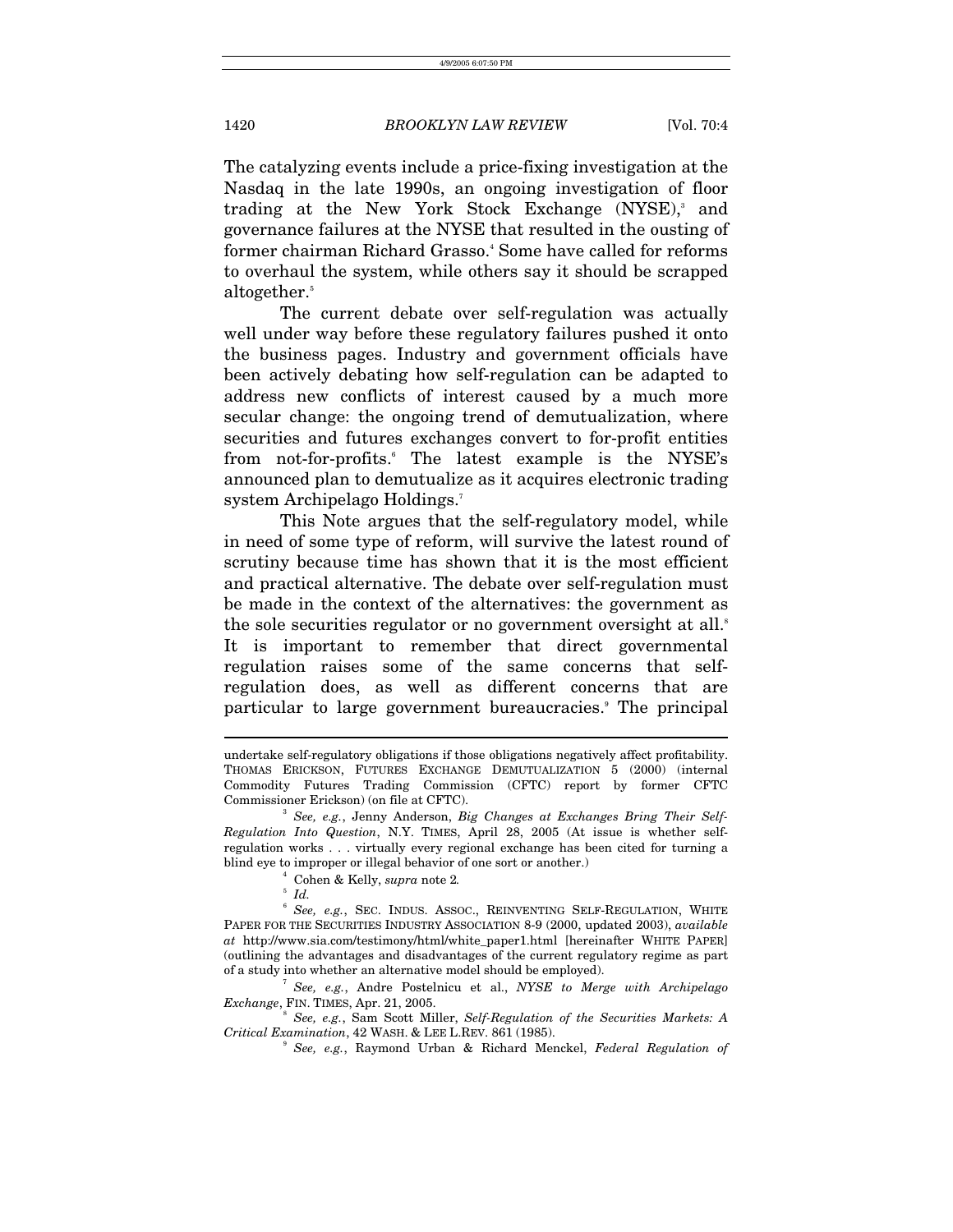advantages for self-regulation as an adjunct to government oversight are to minimize intrusion into the marketplace, take advantage of the expertise of professionals working within the exchanges, and defray the costs of monitoring and policing trading practices to the private sector.<sup>10</sup>

The self-regulatory model has been in continuous evolution since it was created under the Commodity Exchange Act in 1936, first operating under the oversight of the Commodity Exchange Authority (CEA), and later the Commodities Futures Trading Commission.<sup>11</sup> In the case of the securities industry, modern self-regulation began under the Securities Exchange Act of 1934, when the Securities and Exchange Commission was created. For decades the government sought to increase its authority over exchanges, focusing on rooting out fraud and bolstering the financial strength of market participants.<sup>12</sup> With regards to the futures industry, in recent years the government has changed tacks by relaxing the regulatory framework and giving self-regulatory organizations more authority, not less, as a means to improve efficiency.<sup>[13](#page-3-3)</sup>

<span id="page-3-0"></span>

 $\overline{a}$ 

REGULATION OF FINANCIAL SERVICES 8 (1984)).<br>
<sup>10</sup> See WHITE PAPER, *supra* note 6.<br>
<sup>11</sup> See generally HISTORY OF COMMODITY FUTURES, *supra* note 1.<br>
<sup>12</sup> Id.<br>
<sup>13</sup> See Hearing Before the Subcomm. on Research, Nutrition a *Legislature*, *Subcomm. on Agric., Nutrition and Forestry*, 107th Cong. 2 (2000) (statement by C. Robert Paul, General Counsel, Commodity Futures Trading Commission, detailing the content and purpose of the Commodity Futures Modernization Act of 2000, at the time it was being proposed to Congress).

[T]he proposed RFE [(Recognized Futures Exchange)] offers significant regulatory relief compared to the current requirements applicable to designated contract markets. . . . The second category, the derivatives transaction facility [DTF], would be subject to a lesser degree of Commission oversight. . . . Finally, the third category, the exempt multilateral transaction

*Whiskey Labeling: From the Repeal of Prohibition to the Present*, 15 J. LAW & ECON. 411 (1972); William A. Jordan, *Producer Protection, Prior Market Structure and the Effects of Government Regulation*, 15 J. L. & ECON. 151 (1972), *as cited in* Miller, *supra*  note 8, at 861. Miller argues that in some cases no regulation at all (other than that provided by privately enforced rights) might be a preferable alternative. *Id.* New York Attorney General Eliot Spitzer said that the Securities and Exchange Commission has become too close with the securities industry, as evidenced by its early rejection of efforts to force Wall Street banks to reform the way they provide stock research. Interview by Reuters News with Eliot Spitzer, New York State Attorney General, New York, NY (Nov. 12, 2003). Spitzer went on to say that the SEC is slow to uncover abuses, is too soft on violators, and is too slow in crafting new rules that address abuses. *Id.* Throughout history, no single government authority has ever been entrusted with regulatory authority over all American banks. *See* Jerry W. Markham, *Super Regulator: A Comparative Analysis of Securities and Derivatives Regulation in the United States, the United Kingdom, and Japan*, 28 BROOK. J. INT'L L. 319, 405 n.435 (2003) (citing BLUEPRINT FOR REFORM: THE REPORT OF THE TASK GROUP ON

<span id="page-3-1"></span>

<span id="page-3-3"></span><span id="page-3-2"></span>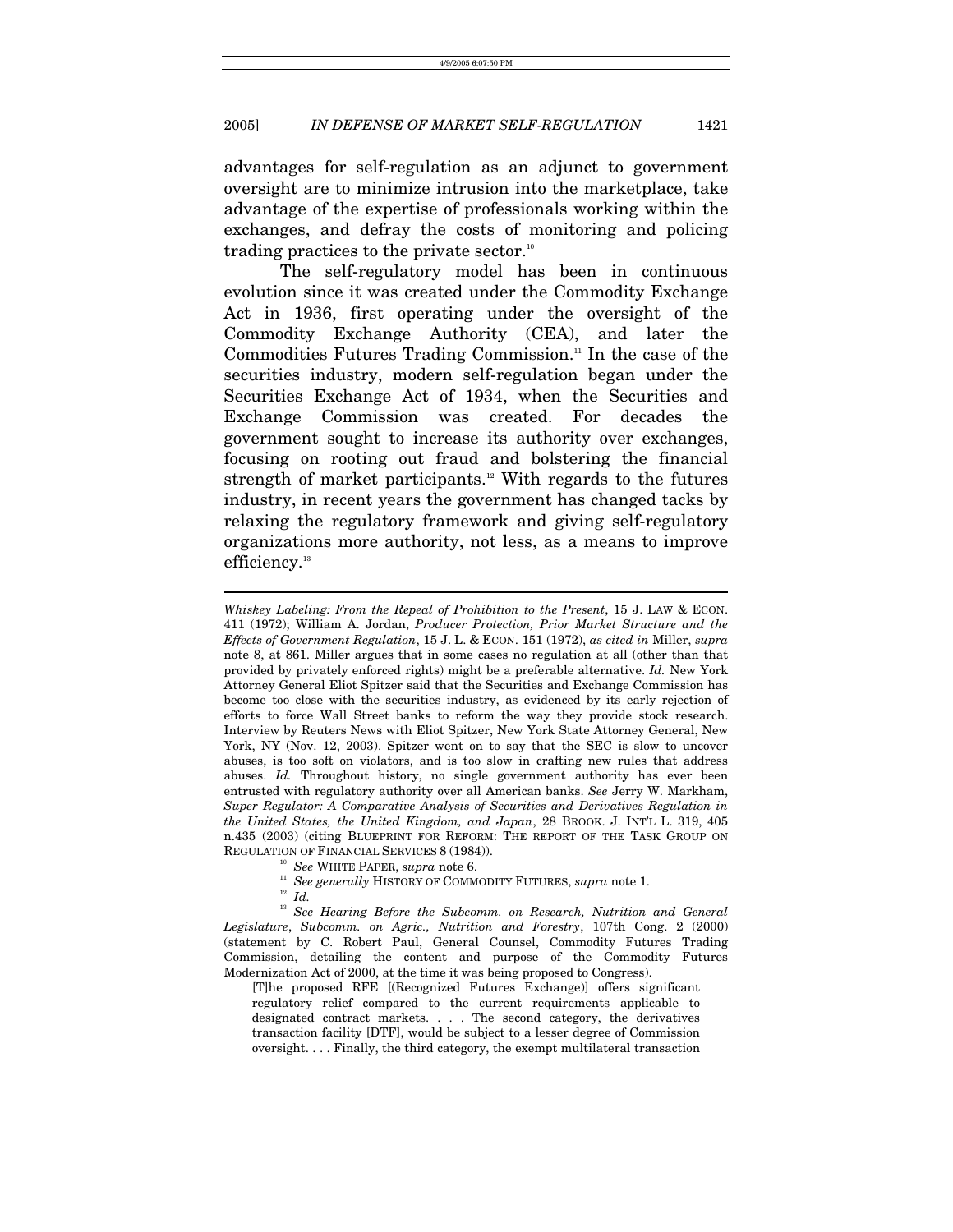It is natural that self-regulatory bodies be forced to undergo further reforms as new governance concerns arise. A current concern is the creation of new potential conflicts of interest that stem from the transformation into for-profit entities.<sup>14</sup> But this paper also argues that the underlying forces fueling the move to demutualize—for instance, the advent of electronic exchanges, internationalization of markets and increased competition both domestically and abroad—will create new incentives for exchanges to better police themselves by increasing more competition among exchanges.

This analysis will begin by looking at the historic evolution of self-regulation in the U.S. futures industry.<sup>[15](#page-4-1)</sup> including how power has shifted back and forth between the federal government and the exchanges. The Note then reviews how different exchanges have reacted to recent allegations of conflicts of interest and failures in corporate governance, and finally, it reviews the most widely considered options being proposed to change the system.[16](#page-4-2)

# II. THE EVOLUTION OF SELF-REGULATION

#### *A. Prior to the Commodities Exchange Act of 1936*

Organized futures trading dates back to the founding of the Chicago Board of Trade (CBOT) in 1848, where  $\overline{a}$ 

<span id="page-4-2"></span>owned, entity into a for-profit corporation with shareholders. Organized securities and futures exchanges where traditionally operated as non-profit membership organizations, but advances in technology, increased competition and other market forces have led numerous exchanges to demutualize. Karmel, *supra* note 1, at 368-69.

execution facility [MTEF], or exempt MTEF, would operate on an unregulated basis.

<span id="page-4-1"></span><span id="page-4-0"></span>

*Id.* at 3. <sup>14</sup> See WHITE PAPER, *supra* note 6, at 1. <sup>15</sup> The regulatory regimes of both futures and securities exchanges are similar. This Note addresses issues relevant to both, though unless otherwise noted, it will focus on futures exchanges. The regulation of futures trading is less politicized than that of securities—at least by some measures—because futures and other derivatives contracts are mainly traded by large financial institutions and other sophisticated investors. By contrast, the shares in publicly held companies traded on securities exchange are to a large degree held, both directly and indirectly, by retail investors and pensioners. As a result, the tendency of elected officials to pressure for stricter regulation in the securities industry is more tightly linked to the ups and downs of the market than it is for the futures industry (though regulation of the futures is certainly not immune from political lobbying by market participants). *See generally* Markham, *supra* note 9, at 399-403 (describing the hysteria within Congress and by various regulatory offices to quickly react to scandals surrounding publicly traded companies like energy trader Enron Corp. and investment bank Merrill Lynch & Co.)  $\alpha$ <sup>16</sup> Demutualization is the process of reorganizing a mutualized, or member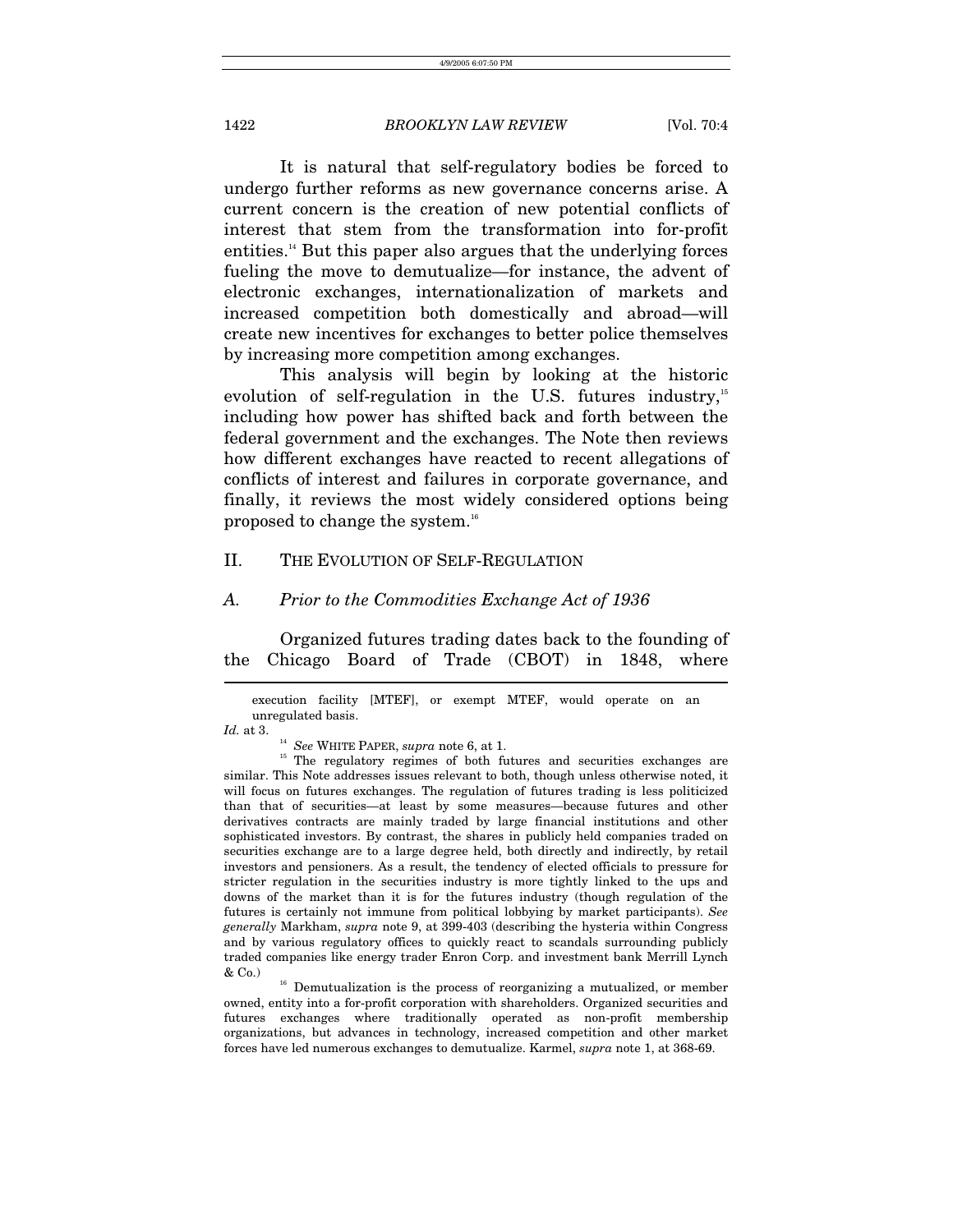commodities ranging from grain to coal to alcohol were traded.<sup>[17](#page-5-0)</sup> At the outset, U.S. futures exchanges regulated themselves, with some oversight from state regulators, though none from the federal government.<sup>18</sup> The main incentive for self-regulation was to assure high standards of conduct and decorum on the trading floor.<sup>19</sup> It became clear early on that a more rigid form of government oversight would be needed.<sup>20</sup>

As trading volumes on futures exchanges grew during the late 19th century, there developed a steady flow of allegations that the market was vulnerable to manipulation.<sup>[21](#page-5-4)</sup> The failures of the system became apparent in the 1880s with the rise of so-called bucket shops, which were poorly financed, off-exchange establishments where speculators bet on commodities prices[.22](#page-5-5) Many banks would not lend money to brokerages that were not members of the most prominent exchanges, so smaller brokerages would often "bucket" their clients' money in order to get capital with which to trade.<sup>23</sup> By 1891, the practice had become so prevalent that one member of the CBOT, one of the most respected commodities exchanges, wrote a pamphlet actually defending bucket shops.<sup>24</sup> The Consolidated Exchange, a securities exchange which at the time was a powerful rival to the New York Stock Exchange,

 $\overline{a}$ 

The term "bucketshop" as now applied in the United States, was first used in the late [18]70's, but it is very evident that it was coined in London as many as 50 years ago, when it had absolutely no reference to any species of speculation or gambling. It appears that beer swillers from the East Side (London) went from street to street with a bucket, draining every keg they came across and picking up cast off cigar butts. Arriving at a den, they gathered for social amusement around a table and passed the bucket as a loving cup . . . the den soon became called a bucket shop. Later on the term was applied, both in England and the United States, as a byword for reproach, to small places where grain and stock deals were counterfeited.

<span id="page-5-0"></span>

<span id="page-5-2"></span><span id="page-5-1"></span>

<sup>&</sup>lt;sup>17</sup> See HISTORY OF COMMODITY FUTURES, *supra* note 1, at 4.<br><sup>18</sup> Id. 19 *See id.* (citing JONATHAN LURIE, THE CHICAGO BOARD OF TRADE, 1859-1905, at 25 (1979)). <br><sup>20</sup> See id. at 10. <br><sup>21</sup> *Id.* at 4. <sup>22</sup> THOMAS HIERONYMUS, ECONOMICS OF FUTURES TRADING 88 (1971). <sup>23</sup> ROBERT SOBEL, THE CURBSTONE BROKERS: THE ORIGINS OF THE AMERICAN

<span id="page-5-3"></span>

<span id="page-5-4"></span>

<span id="page-5-7"></span><span id="page-5-6"></span><span id="page-5-5"></span>

STOCK EXCHANGE 69 (1970).<br><sup>24</sup> H. S. Irwin, *Legal Status of Trading in Futures*, 32 ILL. L. REV. 155, 155

n.5 (1938). Bucket shops accepted customers' orders and funds but did not execute the orders on any exchange. Rather, they simply bet the customer would lose and kept the customer's money when they did. If the customer won too much, the bucket shop would simply fold its operations and move to a new location. *Comparative Analysis*, *supra* note 15, at 339 n.92 (citing JOHN HILL, JR., GOLD BRICKS OF SPECULATION 37-39 (1904)).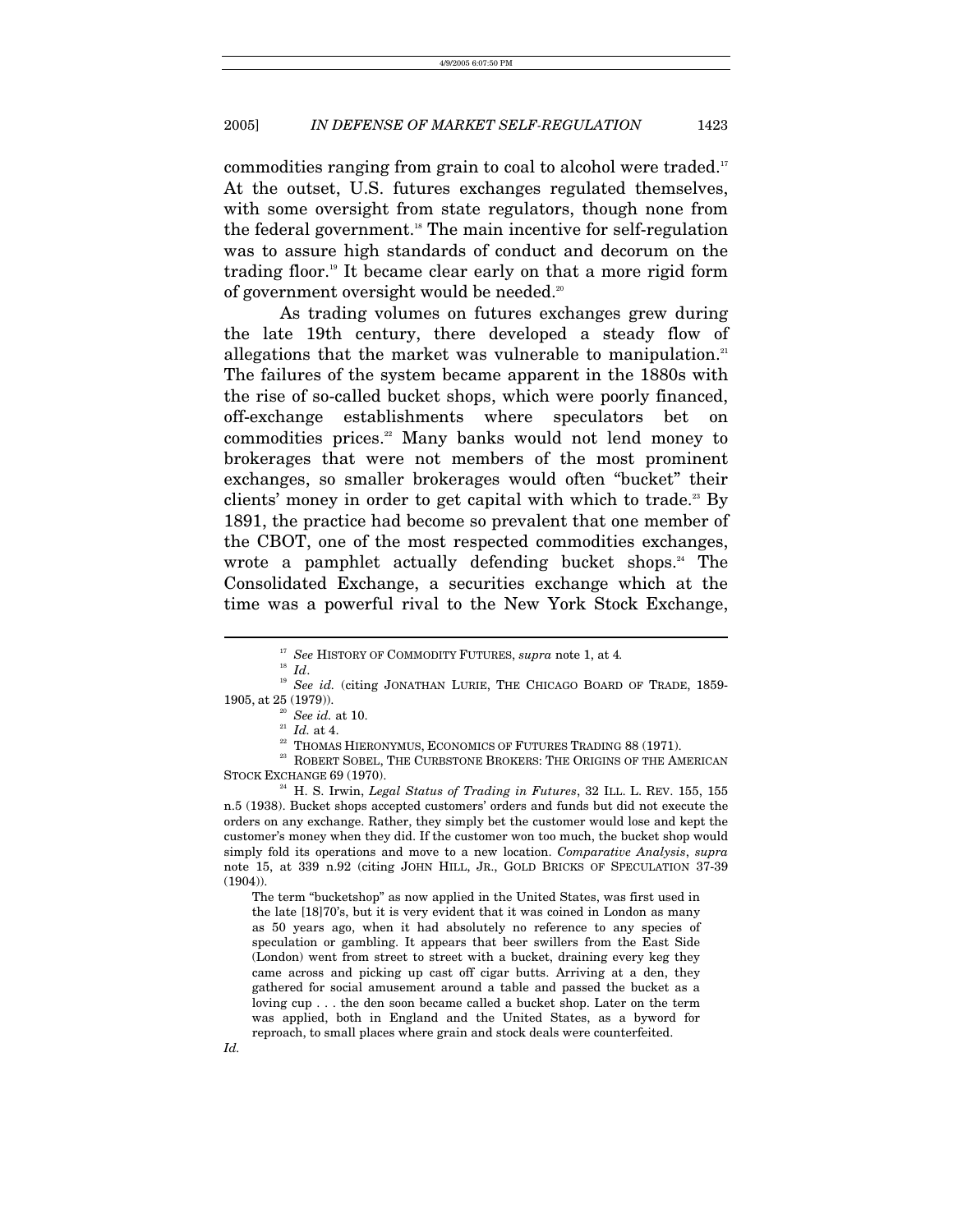came to be regarded as a "den of bucketeers." The Chicago Open Board of Trade, or the "Little Board," was said to be captured by bucketeers (The Chicago Open Board of Trade later became the Mid-America Commodity Exchange, which eventually joined with the CBOT in 1985).<sup>25</sup>

As the bucket shops became more influential, the exchanges found themselves in a conflicted position with state regulators. Those that were losing business began to push for more assistance from state regulators, but at the same time, the exchanges tried to defend their right to regulate themselves against mounting criticism that futures trading had become corrupted. Some of the more prominent exchanges tried to put the bucket shops out of business by cutting off access to market quotations.[26](#page-6-1) In a major victory, the CBOT established the legal right to prevent bucket shops from obtaining market quotations in the 1904 case, *Chicago Board of Trade v. Christie Grain & Stock Co*. [27](#page-6-2) The CBOT used undercover detectives and eventually prosecuted a number of its members for engaging in bucket shop activities.<sup>28</sup> Expulsions resulted, with 281 people in Illinois indicted for violating the state's anti-bucket shop laws.<sup>29</sup>

Political pressures to create federal oversight of the exchanges mounted, but the industry still had some powerful supporters. President Herbert Hoover was quoted as saying that the CBOT is "the most economical and efficient agency of the marketing of foodstuffs anywhere in the world.["30](#page-6-5) Other politicians stated that it would be a mistake to supplant a system that is dictated by the market with an inefficient government bureaucracy.<sup>31</sup>

 $\overline{a}$ 

*Id.* 

<sup>25</sup> M. Van Smith, *The Commodity Futures Trading Commission and the*  Return of the Bucketeers: A Lesson in Regulatory Failure, 57 N.D. L. REV. 7, 13 (1981).<br><sup>26</sup> See HISTORY OF COMMODITY FUTURES, *supra* note 1, at 9.<br><sup>27</sup> Bd. of Trade of Chicago v. Christie Grain & Stock Co., 198 U.S. 236

<span id="page-6-2"></span><span id="page-6-1"></span><span id="page-6-0"></span>

<sup>(1905) (</sup>upholding an injunction which cut off quotations to the operations of C.C. Christie). "[T]he plaintiff's collection of quotations is entitled to the protection of law. It stands like a trade secret . . . that others might do similar work, if they might, does not authorize them to steal the plaintiff's." *Id.* at 250.<br><sup>28</sup> See HISTORY OF COMMODITY FUTURES, *supra* note 1, at 10.<br><sup>29</sup> See *id.* 

<span id="page-6-3"></span>

<span id="page-6-5"></span><span id="page-6-4"></span>

<sup>&</sup>lt;sup>30</sup> Hearing on Futures Trading Before the House Comm. on Agric., 66th Cong., 583 (1921).

<span id="page-6-6"></span><sup>&</sup>lt;sup>31</sup> *Id.* at 125. Representative Thaddeus Caraway:

I have never believed that someone who sits here in the basement of some Government building with his hair parted in the middle can run this country better than all the people can run their own private business. I have no patience with that. I never went to a department in my life I did not come away thoroughly angry and half ashamed of my government . . . .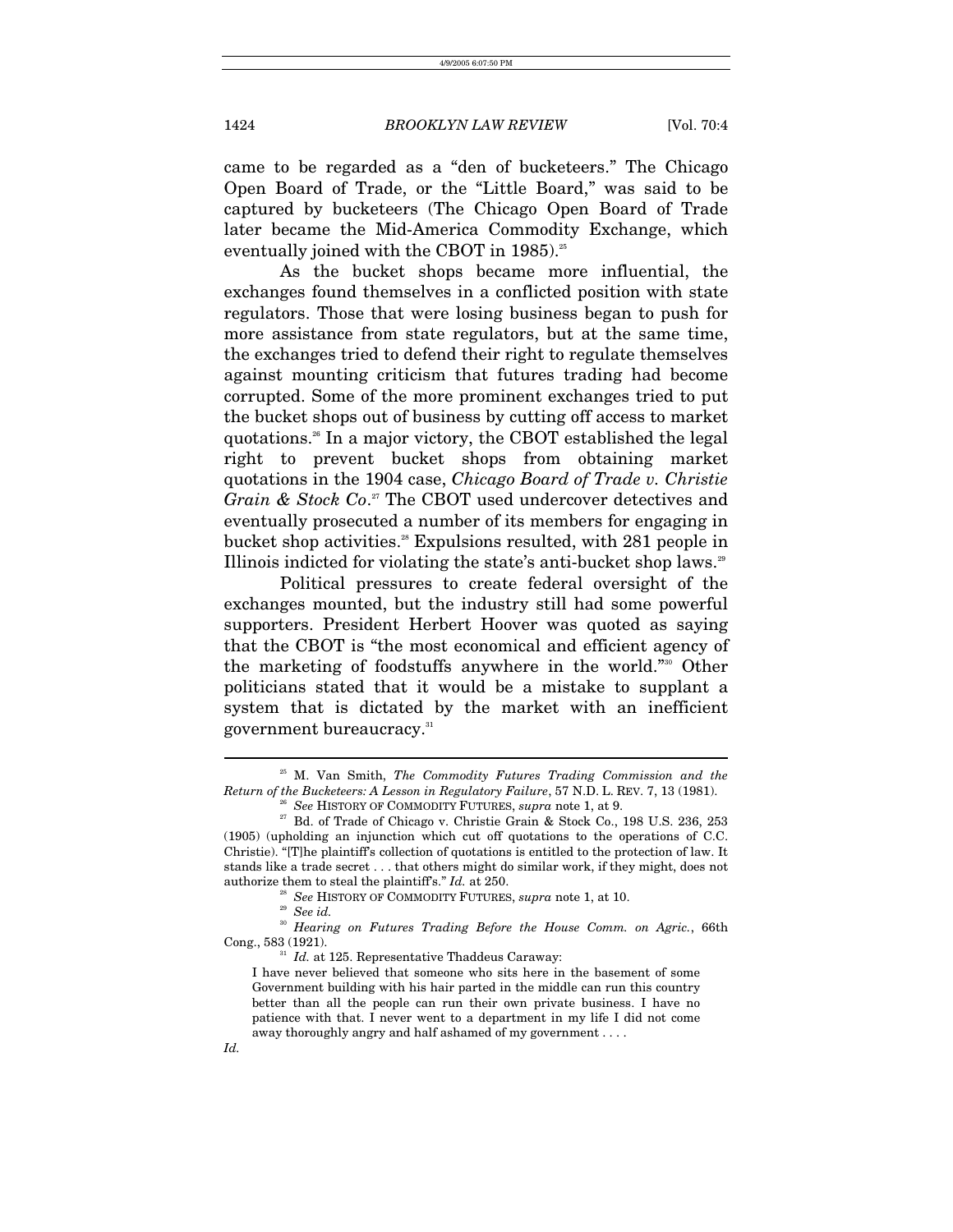The problems with bucket shops continued, however, giving way to a series of congressional investigations and unsuccessful bills that sought to either put heavy regulations on futures trading, or prohibit it altogether. $32$  The industry drew on the Supreme Court's decision in *Board of Trade v. Christie* to defend against accusations that futures trading was similar to gambling, a charge that was grounded in a general failure to understand how trading activity could be legitimate when the majority of commodities contracts were never actually delivered[.33](#page-7-1) Justice Oliver Wendell Holmes validated the concept of futures trading in *Board of Trade v. Christie.*<sup>[34](#page-7-2)</sup> Using the CBOT's grain pit as an example, he acknowledged that in three-fourths of the transactions no grain actually exchanged hands.<sup>35</sup> Still, Holmes determined that the sales were settled legitimately, proclaiming that the fact that contracts were satisfied in this way detracts in no way from the good faith of the parties and is consistent with a serious business purpose.<sup>36</sup>

In 1921, Congress approved the Futures Trading Act (FTA), the first legislation to create federal oversight of futures trading.[37](#page-7-5) But the FTA was quickly struck down. In *Hill v. Wallace*, the Supreme Court ruled that the Act was an unconstitutional exercise of Congress's taxation authority.<sup>[38](#page-7-6)</sup> The Act had sought to give the Secretary of Agriculture authority over exchanges by giving it the power to designate exchanges as "contract markets."[39](#page-7-7) Options and grain futures contracts not traded on government approved exchanges were to be subject to a prohibitive 20-cent per bushel tax.<sup>40</sup>

*Id.* 

 $\overline{a}$ 

<span id="page-7-5"></span><span id="page-7-4"></span>

<span id="page-7-3"></span><sup>35</sup> *Id.* at 246-47. 36 *Id.* at 251. 37 Futures Trading Act, Aug. 24, 1921 c. 86, 42 Stat. 187.

<span id="page-7-7"></span>

<span id="page-7-0"></span><sup>32</sup> *See id.*

<span id="page-7-1"></span><sup>33</sup> *See id.*

<span id="page-7-2"></span><sup>34</sup> *See Christie*, 198 U.S. at 247-48.

Speculation of this kind by competent men is the self-adjustment of society to the probable. Its value is well known as a means of avoiding or mitigating catastrophes, equalizing prices and providing for periods of want. It is true that the success of the strong induces imitation by the weak, and that incompetent persons bring themselves to ruin by undertaking to speculate in their turn. But legislatures and courts generally have recognized that the natural evolutions of a complex society are to be touched only with a very cautious hand, and that such course attempts at a remedy for the waste incident . . . are harmful and vain.

<span id="page-7-6"></span><sup>&</sup>lt;sup>38</sup> Hill v. Wallace, 259 U.S. 44 (1922).<br><sup>39</sup> Id. at 63-64

<span id="page-7-8"></span><sup>&</sup>lt;sup>40</sup> Id. "To give such magic to the word 'tax' would be to break down all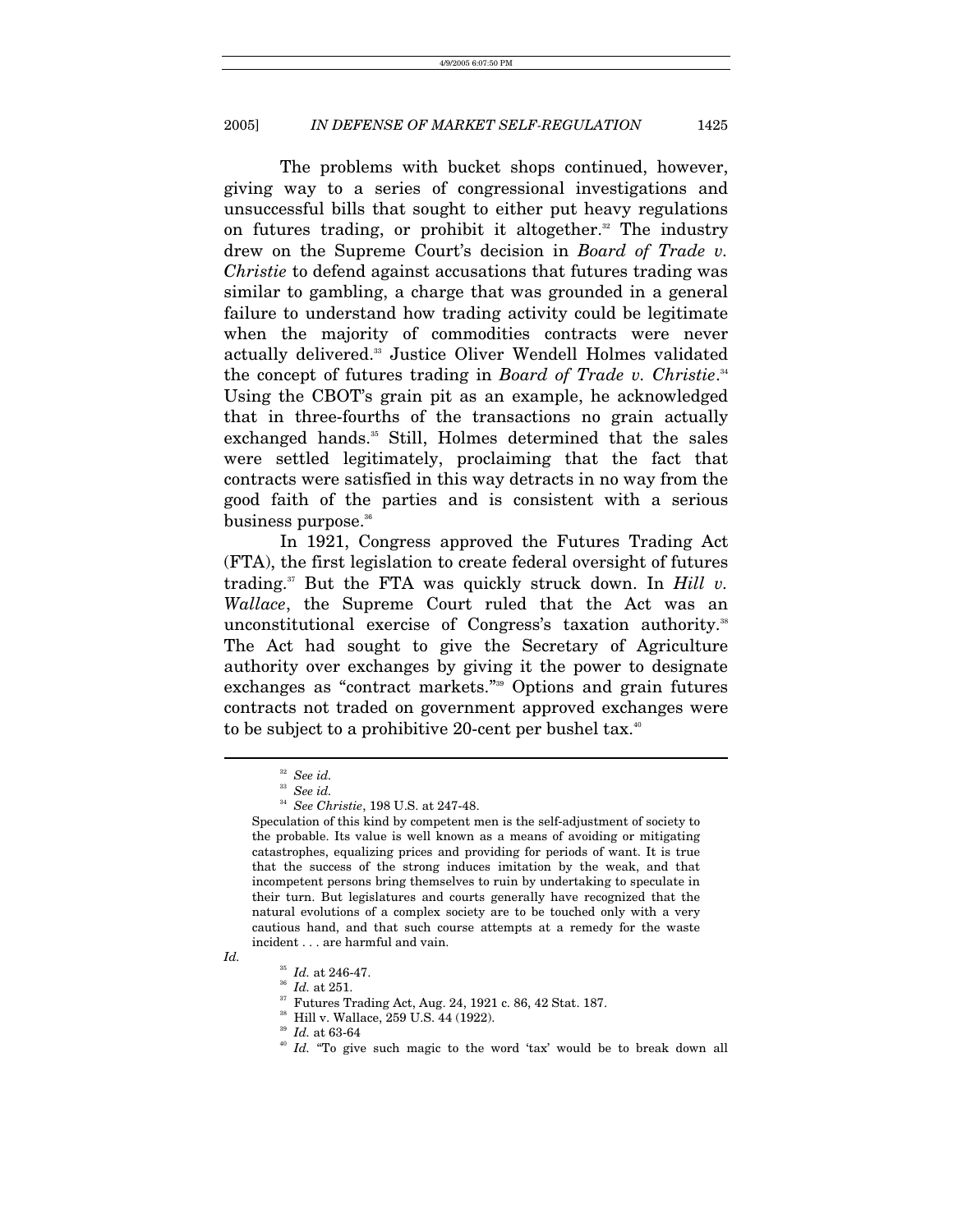The ruling in *Hill* helps to illustrate the complex nature of the relationship between futures exchanges and the government at a time when it was clear that federal intervention had become inevitable. While members of the futures industry were widely opposed to government oversight, representatives of the CBOT itself were not the ones to challenge the constitutionality of the FTA. A number of members of the CBOT brought the suit, and charged that the exchange's board of directors refused to challenge the statute itself because it did not want to offend the Secretary of Agriculture.[41](#page-8-0) In his opinion, Justice William Howard Taft concluded that in not challenging the FTA itself the CBOT's board of directors had failed in their duty to represent the interests of its members.<sup>[42](#page-8-1)</sup>

However, just a few days after the Supreme Court's decision in *Hill* there was a manipulation of grain prices, which reinforced the belief within Congress that regulation was needed immediately[.43](#page-8-2) Legislatures quickly passed the Grain Futures Act of  $1922$ ,<sup>44</sup> this time resting authority on its commerce powers rather than taxation powers. The Supreme Court subsequently upheld the Grain Futures Act based on Congress's contention that market volatility on the exchanges was a burden on interstate commerce.<sup>45</sup> Section 5 of the act permitted the Secretary of Agriculture to regulate futures trading by requiring that such transactions be conducted on a "contract" market that must be licensed by the federal government.[46](#page-8-5) That provision still forms the core of the current regulatory system today. It also required that the exchanges prevent such conduct as price manipulation, $n<sub>i</sub>$  marking the onset of the exchanges' role as self-regulator under oversight of the federal government.

constitutional limitation of the powers of Congress and completely wipe out the sovereignty of the states." *Id.* at 68.<br><sup>41</sup> *Id.* at 61, 72. "The averments of the bill are that the Board of Directors

<span id="page-8-0"></span>refused the request to bring suit because they feared to antagonize the public officials whose duty it was to construe and enforce the act, and not because they thought the act was unconstitutional." *Id.* at 61  $\mu$  *Id.* at 61. In a concurring opinion, Justice Louis Brandeis asserted that the

Chicago Board of Trade should not be required to contest every statute that its members believe to be invalid.  $Id$ . at 74.

<span id="page-8-3"></span><span id="page-8-2"></span>

<span id="page-8-1"></span><sup>&</sup>lt;sup>43</sup> Markham, *supra* note 9, at 338 (citing H.R. REP.NO. 67-1095, at 2 (1922)).<br><sup>44</sup> Commodity Exchange Act (Grain Futures Act), ch. 369, 42 Stat. 998 (1922)

<sup>(</sup>codified as amended at 7 U.S.C.  $\S$  1-25 (2000)).<br><sup>45</sup> Chicago Bd. of Trade v. Olsen, 262 U.S. 1, 56 (1923).

<span id="page-8-5"></span><span id="page-8-4"></span> $^{46}$  7 U.S.C. § 5 (2000).

<span id="page-8-6"></span><sup>47</sup> *Id.* at § 5(b).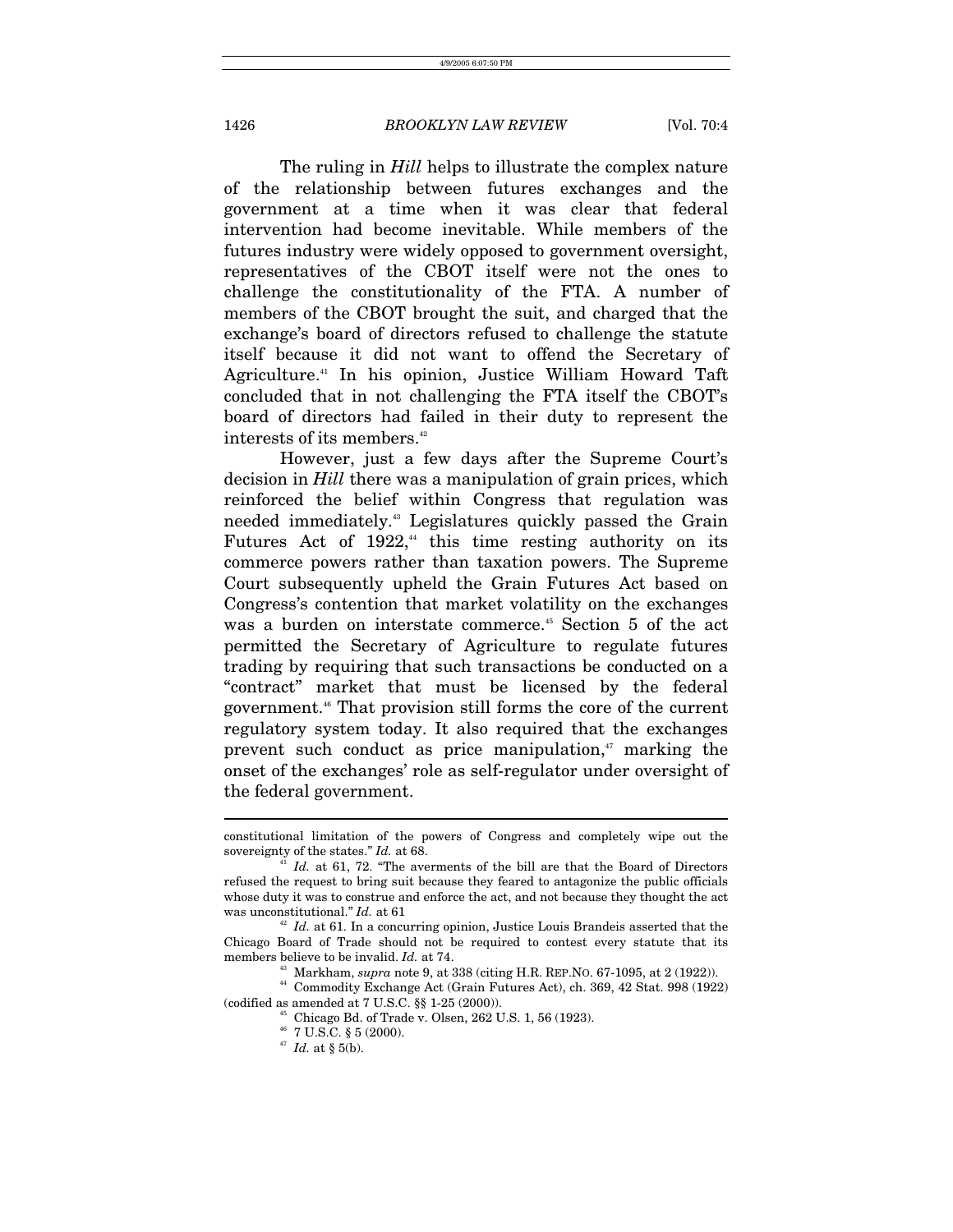The Grain Futures Administration (GFA), the Secretary of Agriculture office that carried out the Act, had the role of investigating practices at the exchanges, while actual regulation of trading was conducted by the exchanges.<sup>48</sup> The arrangement had mixed results, with the government in its new role often just as responsible for regulation failures as the exchanges were. For instance, in an effort to boost surveillance the GFA required the clearing members of each exchange to provide daily reports that included the market positions of its customers.[49](#page-9-1) But while members of the CBOT were willing to make their records available, the GFA had only one internal auditor and was therefore unable to monitor the records in a meaningful way[.50](#page-9-2) The GFA suspected fraud and market speculation in many of the cases it reviewed, but it had limited success in prosecuting the cases. It also began to supervise the dissemination of news reports, an effort to stop unsubstantiated reports that were moving the market.<sup>51</sup>

A series of trading scandals and the onset of the Great Depression led to a further loss of faith in the exchanges' ability to regulate themselves.<sup>52</sup> On the political front, a populist movement against futures trading began to gather steam.[53](#page-9-5) One Senator in favor of heavier government oversight called the CBOT the "world's greatest gambling house.["54](#page-9-6)

# *B. The Commodities Exchange Act*

In 1936, Congress approved the Commodity Exchange Act, the result of efforts by President Franklin D. Roosevelt, who had pushed for new regulation of both the securities and

*Id.* 

<span id="page-9-0"></span> $^{48}$  HISTORY OF COMMODITY FUTURES,  $supra$  note 1, at 15.  $^{49}$   $Id.$ 

<span id="page-9-1"></span>

<span id="page-9-2"></span><sup>50</sup> *Id.* 

In 1927, however, the Grain Futures Administration suspended its requirements of daily reports for large traders, because of continuing charges that its reports were keeping large bullish speculators from operating in the wheat market and thereby depressing prices. It suspended reporting requirements from February 26, 1927, until November 1, 1927. It then determined that its reports did not have the effect of discouraging bullish spectators.

<sup>51</sup> *Agricultural Appropriations Bill*, *Hearings Before a House Subcomm. of the*   $\begin{array}{lll} Comm.\ on \ {\it Approx\,} & \hbox{Approximations, 69th Cong., 727 (1926).} \\ & \hbox{${\rm Se}$} & \hbox{HISTORY OF COMMODITY FUTURES, \ {\it supra} \ {\it note}\ 1, \ {\it at}\ 22-24.} \\ & \hbox{${\rm Se}$} & \hbox{${\rm Ge}$ id. at}\ 26-27. \\ & \hbox{${\rm St}\ 5$} & \hbox{U.S. Congress, Senate,}\ {\it Congressional\ Record}, \ 67th Cong., \ 1st\ {\it Sess.}, \ {\it August} \end{array}$ 

<span id="page-9-4"></span><span id="page-9-3"></span>

<span id="page-9-6"></span><span id="page-9-5"></span>

<sup>9, 1921,</sup> p. 4763 (Sen. Arthur Capper, Republican, Kansas).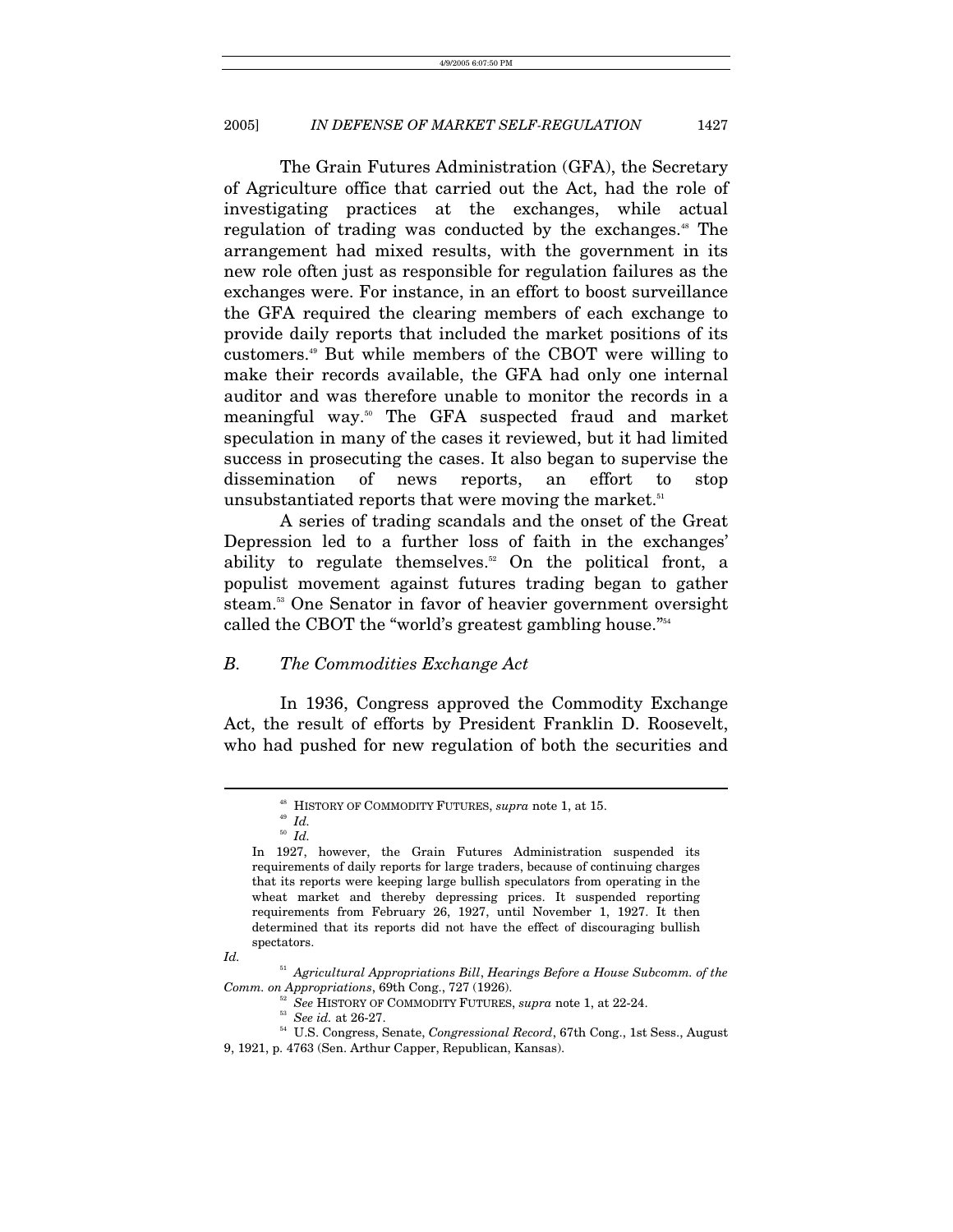futures industries.<sup>55</sup> Regulation of the two industries was separated because the banking committees controlled securities matters and the agriculture committees controlled commodity exchanges, and neither was willing to cede power.<sup>56</sup> The CEA was created to replace the Grain Futures Act as the authority over day-to-day regulation.<sup>57</sup> Drafters of the Act included statutes that prohibited market price manipulation,<sup>58</sup> created "position limits" in a bid to curtail the taking of big speculative positions[,59](#page-10-4) and established registration requirements for futures brokers, known as futures commission merchants  $(FCMs)$ .<sup>60</sup> The Act also initiated the financial requirement that customers place margins in trust with the  $FCMs$ .<sup>61</sup>

The success of the regulatory effort continued to be mixed. The CEA began to regularly audit the FCMs, and found that oftentimes their clients' investments were not being properly protected. $62$  At dozens of firms it was found that the positions held by clients did not match the funds that FCMs held in segregated accounts (where the accounts of each client was segregated from other FCM accounts).<sup>63</sup> In one investigation the CEA looked at approximately 4500 discretionary accounts by financial advisors, finding that many were not properly executing their clients' trades on time or were leaving unprofitable trades open so that clients would have a false impression of the value of their trading portfolios.<sup>64</sup>

Even though the members of the futures exchanges had resisted passage of the Act, there is evidence they played an important role in furthering the government's regulatory efforts once it was passed. For example, in August 1938 the heads of the leading commodity exchanges were asked to meet in Washington to consider what rules were needed to meet the discretionary account problems uncovered by the CEA.<sup>[65](#page-10-10)</sup> Thereafter, every contract market represented at the

<span id="page-10-0"></span><sup>55</sup> *See* Markham, *supra* note 9, at 339-40. 56 *Id.*

<span id="page-10-2"></span><span id="page-10-1"></span>

<sup>&</sup>lt;sup>57</sup> Commodity Exchange Act of 1936, ch. 545. 49 Stat. 1491 [hereinafter Commodity Exchange Act] (codified as amended in scattered sections of 7 U.S.C.).  $58$  Commodity Exchange Act § 4(c), 6(b).

<span id="page-10-3"></span>

<span id="page-10-4"></span> $^{59}$  Commodity Exchange Act § 4(a).

<span id="page-10-5"></span> $^{60}$  Commodity Exchange Act  $\S$  4d(1).

<span id="page-10-6"></span> $^{61}$  Commodity Exchange Act § 4d(2).

<span id="page-10-7"></span> $^{62}$  See HISTORY OF COMMODITY FUTURES, *supra* note 1, at 30. See id.

<span id="page-10-8"></span>

<span id="page-10-9"></span><sup>64</sup> *See id.* at 31. 65 *Id.*

<span id="page-10-10"></span>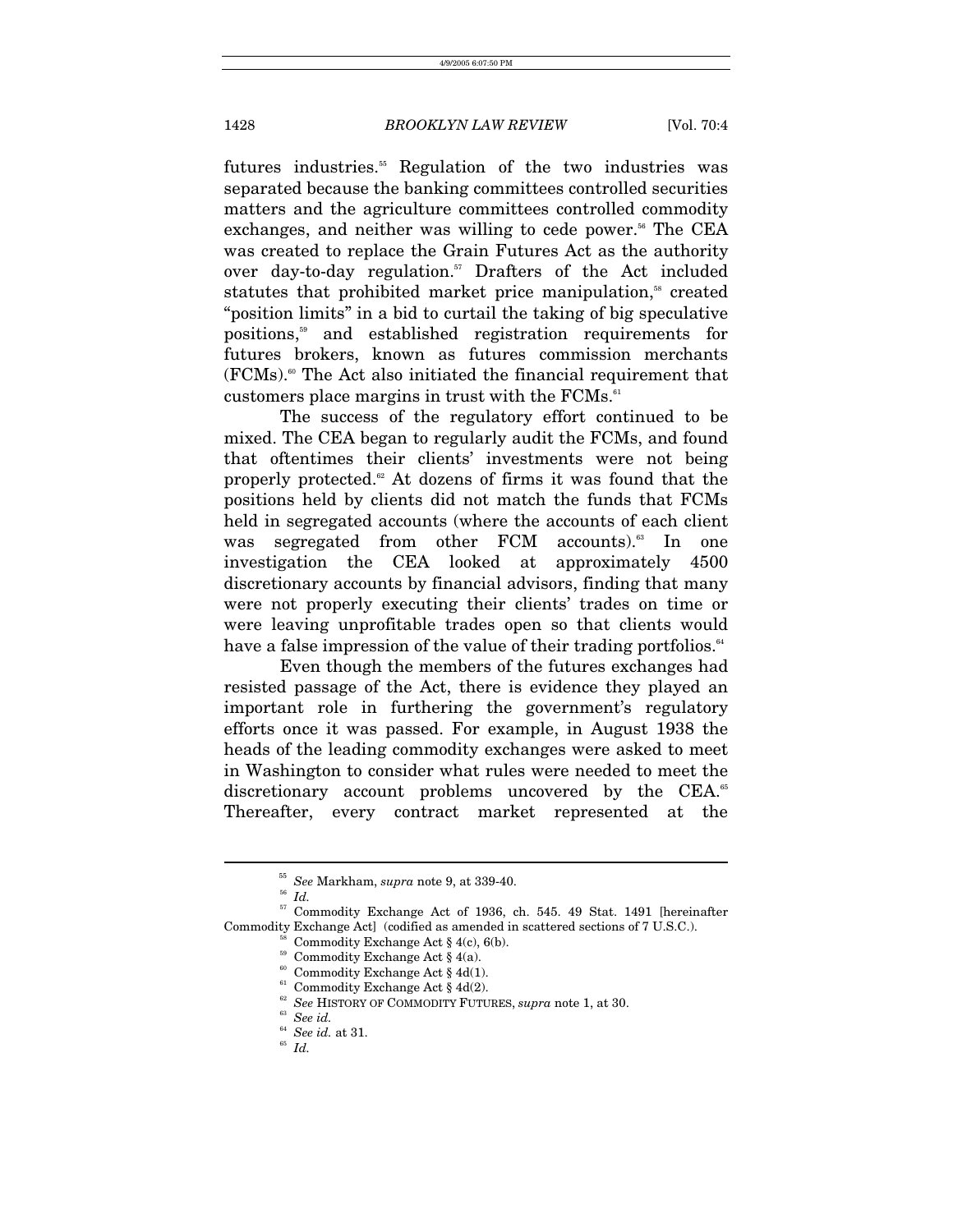conference adopted amendments to their rules to prevent such  $practices.<sup>66</sup>$ 

In one of the better examples of futures exchanges making an earnest effort to police themselves, the CBOT pursued one of the country's biggest and most powerful grain traders, Cargill Grain Co., for alleged manipulation of the market.<sup>67</sup> In 1939 the CBOT required Cargill to liquidate part of a large position in 1937 September corn futures, and later expelled the company from membership on the exchange.<sup>[68](#page-11-2)</sup> Cargill fought the expulsion with the Commodity Exchange Commission, an overseeing body made up of representatives from the Department of Agriculture, the U.S. Attorney General and the Department of Commerce, on the basis that the board of trade had acted outside of its authority as defined in the Commodity Exchange Act.<sup>69</sup> In 1940, the CEA dismissed the action, finding that the CBOT had sufficient reason to believe that Cargill's was attempting to manipulate the market.<sup>[70](#page-11-4)</sup>

The CBOT's actions led the Secretary of Agriculture to conduct its own probes of Cargill's trading, $\pi$  which would lead to a series of charges against Cargill over the next several decades. In 1940 the Secretary of Agriculture brought charges against Cargill for engaging in "wash trades"<sup>2</sup> and manipulating the price of corn, and issued a temporary ban on its trading privileges[.73](#page-11-7) Cargill was charged with manipulating

 $\overline{a}$ 

<span id="page-11-7"></span>[T]he respondents entered into a stipulation with the complainant, admitting that one of the respondents, J.H. MacMillan, Jr., president of Cargill, Inc., directed and was responsible for the trading of the Cargill Grain Co. of Illinois, which executed transactions in grain futures as alleged in the

<span id="page-11-1"></span><span id="page-11-0"></span>

 $^{66}$   $Id.$   $^{67}$  U.S. Dep't of Agric., Report of the Chief of the Commodity Exchange ADMINISTRATION 39 (Sept. 25, 1939). At one time the Cargill Grain Co. held 80% of the total long open contracts. *Id.* <sup>68</sup> *Id.* 

<span id="page-11-2"></span><sup>69</sup> *Id.*

<span id="page-11-4"></span><span id="page-11-3"></span>

 $^{\text{\tiny{\textregistered}}}$  U.S. DEP'T OF AGRIC., REPORT OF THE CHIEF OF THE COMMODITY EXCHANGE ADMINISTRATION 44 (Aug. 31, 1940).  $\frac{n}{l}$  *Id.* at 44-45. <sup>72</sup> Wash trading, as defined by the Commodity Futures Trading Commission,

<span id="page-11-6"></span><span id="page-11-5"></span>

is "entering into, or purporting to enter to, transactions to give the appearance that purchases and sales have been made, without incurring market risk or changing the trader's market position." Wash trading involving futures contracts is prohibited by the Commodity Exchange Act, a*vailable at* http://www.cftc.gov/opa/glossary/opaglossary\_ wxyz.htm. Wash trades are pre-arranged simultaneous trades entered into for the purpose of artificially inflating volumes or revenues or for the purpose of manipulating prices. C. Bryson Hull, *Suit Says El Paso Engaged in Wash Trades*, REUTERS BUS. NEWS, Nov. 21, 2002.<br><sup>73</sup> U.S. Dep't of Agric., Report of the Chief of the Commodity Exchange

ADMINISTRATION 44-45 (Aug. 31, 1940).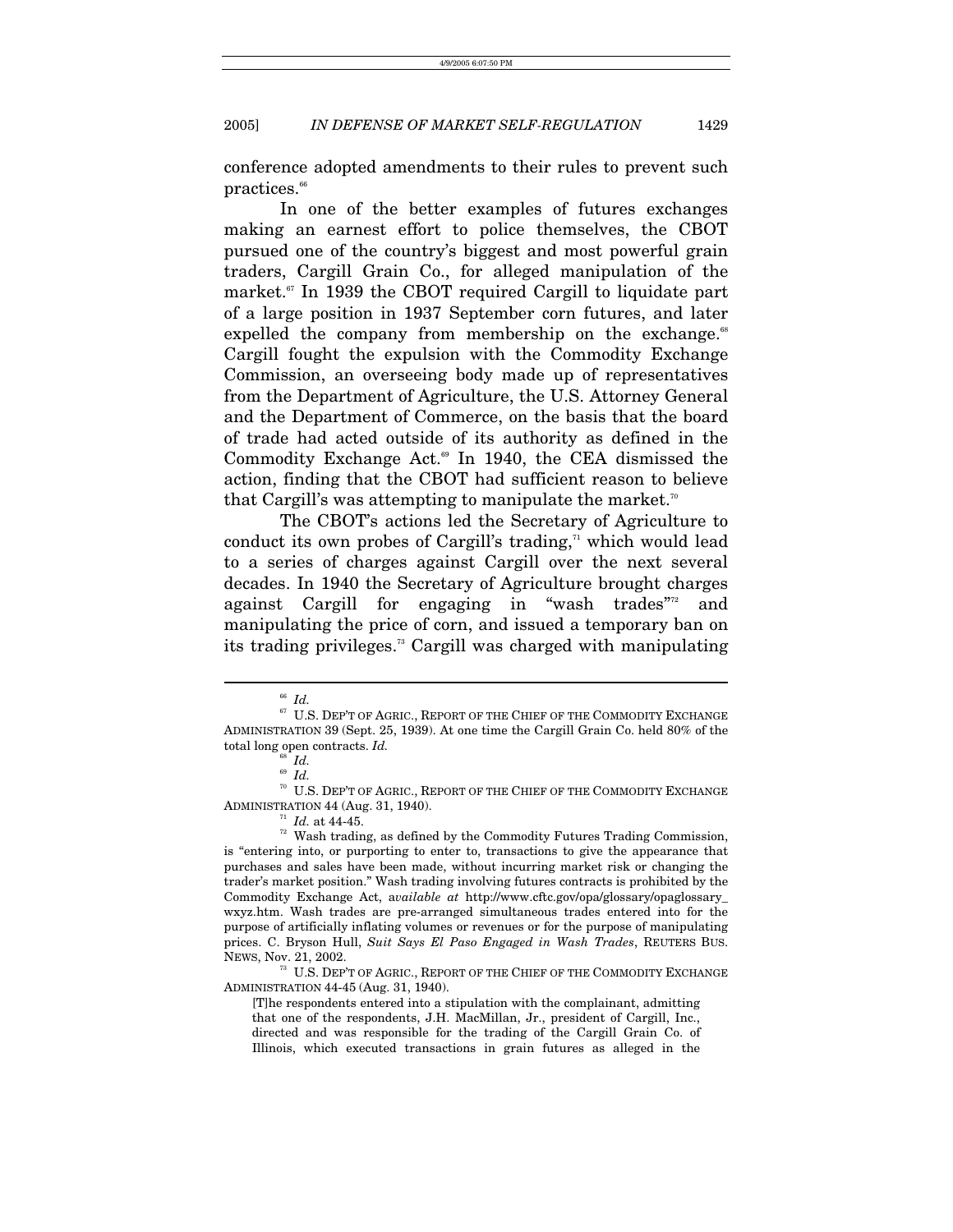prices of oats futures in 1951 and 1952, and banned from trading in oats futures contracts.<sup>74</sup> In 1971 a federal appeals court upheld a ruling that Cargill had manipulated wheat contracts on the CBOT eight years earlier, at one point holding 62% of the long interest in all contracts to be delivered in May of 1963.<sup>[75](#page-12-1)</sup>

Still, despite a few notable instances, such as the Cargill case, there was evidence that self-regulators were not effectively policing exchange floors. The CEA conducted infrequent investigations of trading floor practices, and one investigation showed that an estimated 10% of the trading volume came from wash trades (profitless round trades that can be used to inflate trading volume or falsely inflate revenues).[76](#page-12-2) In another instance, regulators conducted a probe in 1968 into job lot trading (splitting commodities trades into denominations of less than  $5,000$  bushels) on the CBOT.<sup>77</sup> The investigation showed a lack of competition in trade execution, and as a result customers were paying a higher premium on their purchases and were being forced to sell at a greater discount. Following the investigation job lot trading on the CBOT was discontinued and complaints were issued against seven floor traders.<sup>78</sup> Such discoveries put pressure on the CEA to perform more investigations, despite operating with limited resources[.79](#page-12-5)

Even so, these investigations did not substantiate one of the government's biggest concerns, that floor traders on the exchanges exercised their special advantages to profit at the expense of the trading public. In 1968 the General Accounting Office (GAO) released a study stating that floor traders had such advantages.<sup>80</sup> In response, the Commodity Exchange

*Id.*

 $\overline{a}$ 

<span id="page-12-1"></span>

*Id.* 

<span id="page-12-6"></span>

complaint, and that the other individual respondents acted on instructions from MacMillan.

<span id="page-12-0"></span> $^{74}$   $\,$  See HISTORY OF COMMODITY FUTURES,  $supra$  note 1, at 32.  $^{75}$  Cargill, Inc. v. Hardin, 452 F.2d 1154, 1160-61 (8th Cir. 1971).

The Government's theory of this case is that Cargill manipulated the price . . . by means of a device known as a "little corner" or "squeeze." . . . Squeeze (congestion): These are terms used to designate a condition in maturing futures where sellers (hedgers or speculators), having waited too long to close their trades, find there are no new sellers from who they can buy . . . .

<span id="page-12-2"></span><sup>&</sup>lt;sup>76</sup> HISTORY OF COMMODITY FUTURES, *supra* note 1, at 51. <sup>77</sup> *Id.* <sup>78</sup> *Id.* 80 *Id.* 80<sup>*Id.* 80</sub></sup>

<span id="page-12-3"></span>

<span id="page-12-4"></span>

<span id="page-12-5"></span>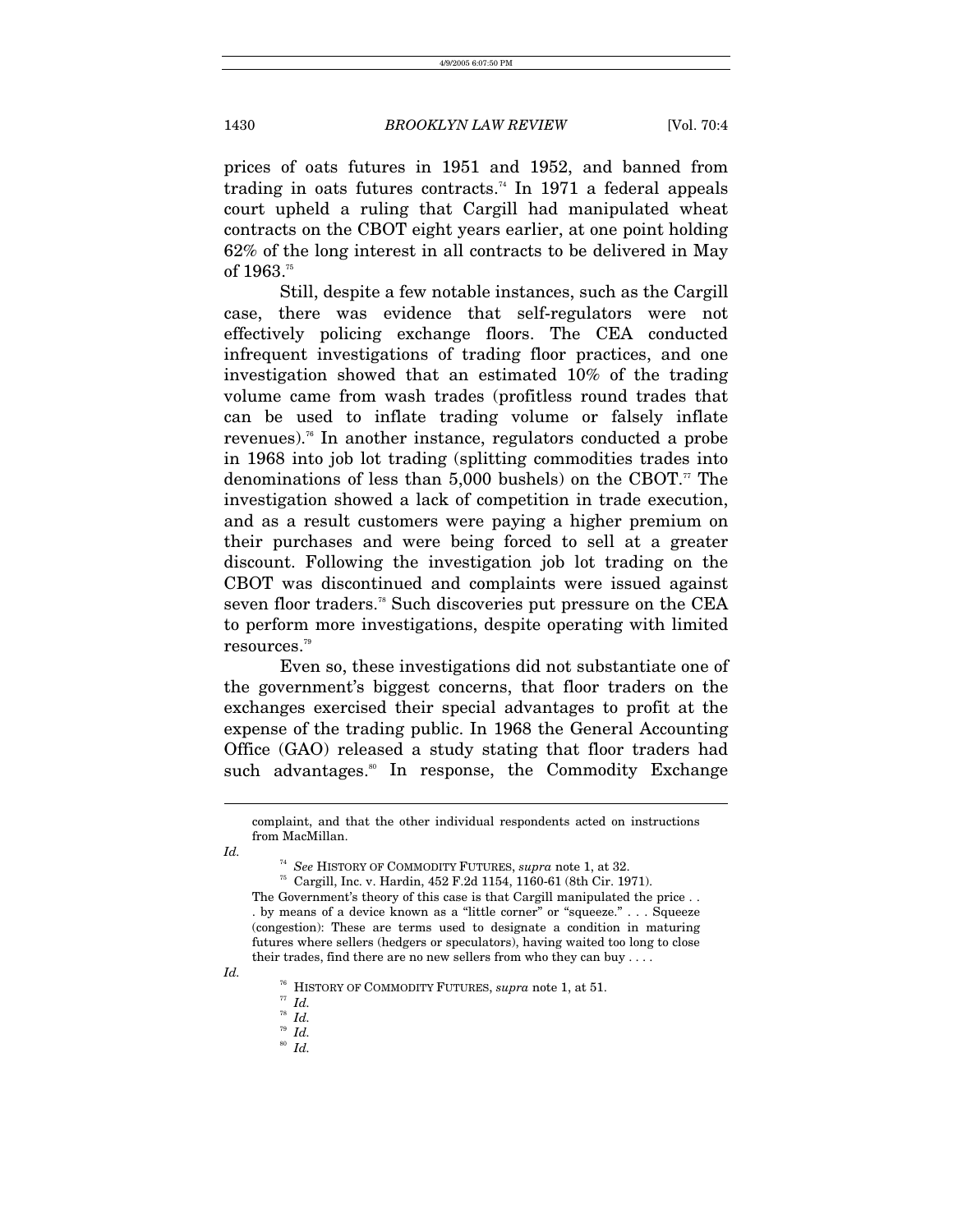Administration (CEA) conducted a test study of potato futures contracts traded on the New York Mercantile Exchange (NYMEX). It found that day trading by floor traders represented only a small, relatively stable percentage of trading, and that short-term intra-day price movements resulted principally from trading by the general public, not trading by floor traders. $81$  It also found that two times as often as not, floor traders were trading against price movements, which indicated to the CEA that day traders actually helped to limit volatile price movements.<sup>[82](#page-13-1)</sup>

Congress approved amendments to the Commodity Exchange Act in 1968 to step up the CEA's regulatory authority.[83](#page-13-2) The Agriculture Department was a driving force behind implementation of the changes, which helps to show an animosity that had developed between the government and the futures industry.<sup>84</sup> The CEA's power was broadened to include the establishment of minimum financial requirements for FCMs,<sup>85</sup> livestock and concentrated orange juice futures contracts were brought under its jurisdiction,<sup>86</sup> and criminal penalties (from misdemeanor to felony) for market violations were made more severe.<sup>87</sup> However, one major amendment also had an unintended effect of weakening self-regulation. The CEA was given the power to disapprove rules implemented at the exchanges[.88](#page-13-7) This government involvement led courts to begin to view the exchanges' rules as carrying a guarantee that members of the exchanges would not violate them.<sup>89</sup> As a result, the amendments had the unintended effect of weakening selfregulation because exchanges began to reduce their regulatory schemes in order to minimize the potential liability from private litigation.<sup>90</sup>

<span id="page-13-0"></span><sup>&</sup>lt;sup>81</sup> HISTORY OF COMMODITY FUTURES,  $supra$  note 1, at 51.<br><sup>82</sup> *Id.* 83 Amendments to CEA, Pub. L. No. 90-258, 82 Stat. 30.

<span id="page-13-1"></span>

<span id="page-13-2"></span>

<span id="page-13-3"></span> $^{84}$  HISTORY OF COMMODITY FUTURES, *supra* note 1, at 52. Commodity Exchange Act Sec. 4d.

<span id="page-13-5"></span><span id="page-13-4"></span>

<sup>86</sup> UNITED STATES GENERAL ACCOUNTING OFFICE, THE COMMODITY EXCHANGE ACT: ISSUES RELATED TO THE COMMODITY FUTURES TRADING COMMISSION'S REAUTHORIZATION 55 (May 1999), *available at* http://www.gao.gov/archive/1999/gg990 74.pdf.  $$\rm ^{\text{87}}$  7 U.S.C. § 9(a) (2000).

<span id="page-13-6"></span>

<span id="page-13-7"></span> $^{88}$  7 U.S.C.  $\S$  8a(7) (2000).

<span id="page-13-8"></span><sup>89</sup> *See* HISTORY OF COMMODITY FUTURES, *supra* note 1, at 62. 90 *See id.*

<span id="page-13-9"></span>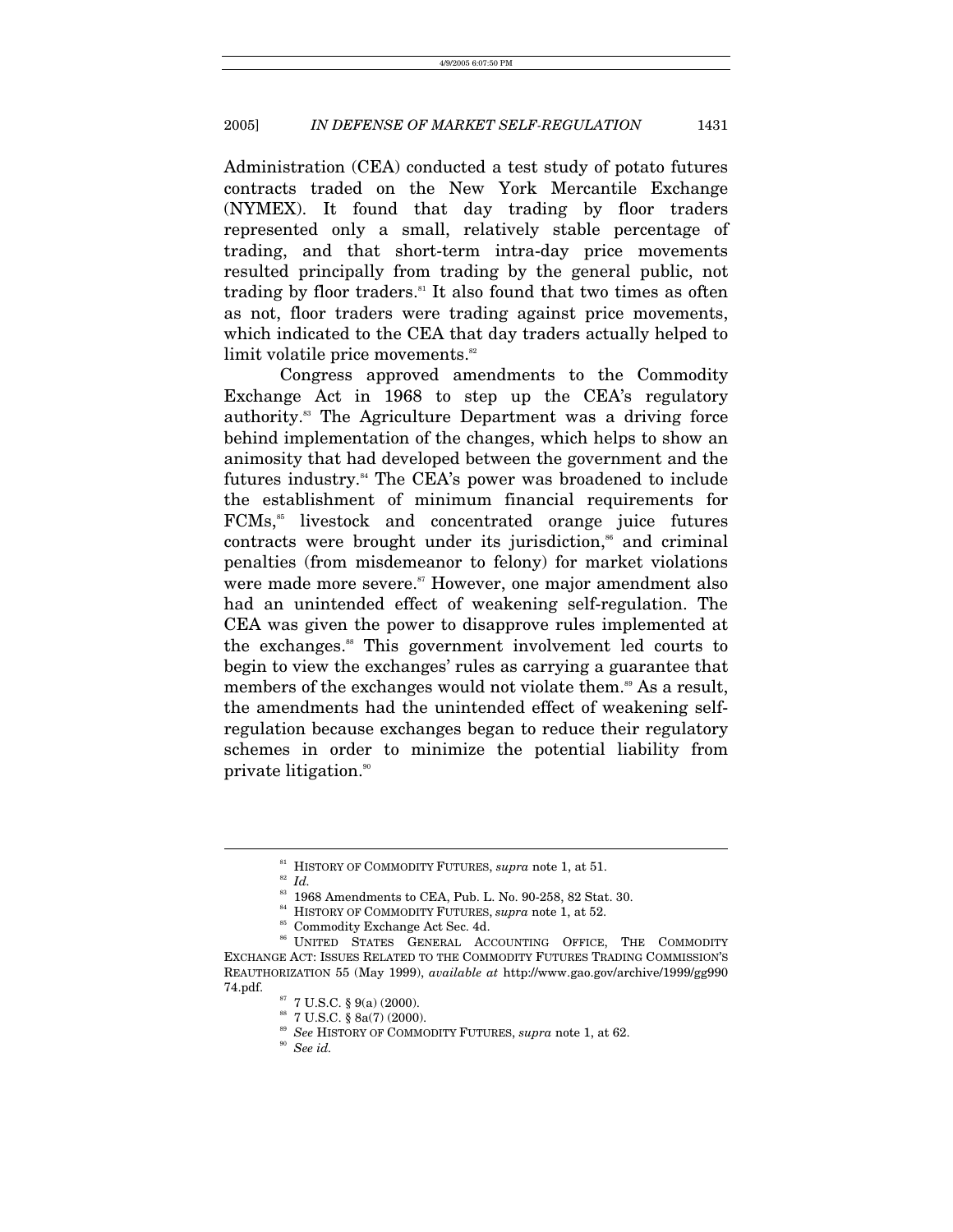# *C. The Commodity Futures Trading Commission Act of 1974*

By the early 1970s there was a growing consensus that futures markets were as important to the general public as securities markets were.

A series of market manipulation scandals and a sharp increase in trading volumes for both regulated and nonregulated commodities led to criticism that the CEA was not properly protecting small traders and the consuming public.<sup>[91](#page-14-0)</sup> At the time, the country was in the midst of the Cold War, and there was concern within Congress that the futures markets were susceptible to manipulation by companies from the USSR and other foreign nations.<sup>92</sup> There was sentiment within Congress that regulation within the exchanges was lax, but of equal concern was that the CEA was not properly overseeing the exchanges.[93](#page-14-2) An internal report prepared for the inspector general of the Department of Agriculture found that the CEA relied on the exchanges too heavily to enforce its rules, and that self-regulation was insufficient.<sup>94</sup> In 1973 a damaging article in the Des Moines Register stated that the CEA had turned the task of regulation over to the exchanges, and that the exchanges were run in a "club like atmosphere."[95](#page-14-4)

Congress concluded it needed to establish a regulatory authority similar to the Securities and Exchange Commission, which was created by the 1934 Securities and Exchange Act.<sup>[96](#page-14-5)</sup> The Commodity Futures Trading Commission Act (CFTCA) of 1974 dramatically increased the government's authority over futures exchanges.<sup>97</sup> The most important provision of the Act

 $\overline{a}$ 

95 Clark Mollenhoff, *Probe CEA False Reports—Gross Fraud Alleged*, THE DES MOINES REG., Oct. 1, 1973.<br><sup>96</sup> Markham, *supra* note 9, at 341.<br><sup>97</sup> Commodity Futures Trading Commission Act of 1974, Pub. L. No. 93-463,

<span id="page-14-6"></span><span id="page-14-5"></span><span id="page-14-4"></span>

<span id="page-14-1"></span><span id="page-14-0"></span>

<sup>&</sup>lt;sup>91</sup> *See id.* at 56-57.<br><sup>92</sup> "In the early 1970s, Congress became concerned about the 'Great Grain Robbery,' that the Soviets were using the commodity futures markets as a means to manipulate prices and obtain large profits at the expense of American consumers." *Id.* at 56. "The 'Grain Robbery' of 1972 was one of those economic events that, like the OPEC oil embargo . . . can truly be said to have changed the world." *Id.* at 262 n.10 (quoting DAN MORGAN, MERCHANTS OF GRAIN 120-21 (1979)).

<span id="page-14-3"></span><span id="page-14-2"></span>

 $\,^\mathrm{93}$  H.R. REP. No. 93-975, at 46-47 (1974).  $\,^\mathrm{94}$  CEA relied on exchanges to enforce their rules and to insure that all trades were executed "competitively. Insufficient effort was made to determine whether trading rules were enforced. . . . [W]e also found other suspected violations of trading rules which we believe indicate a lack of control, detection and enforcement of rules governing the execution of customer orders." *Id.* 

<sup>88</sup> Stat. 1389 [hereinafter CFTC Act] (codified in scattered sections of 7 U.S.C.).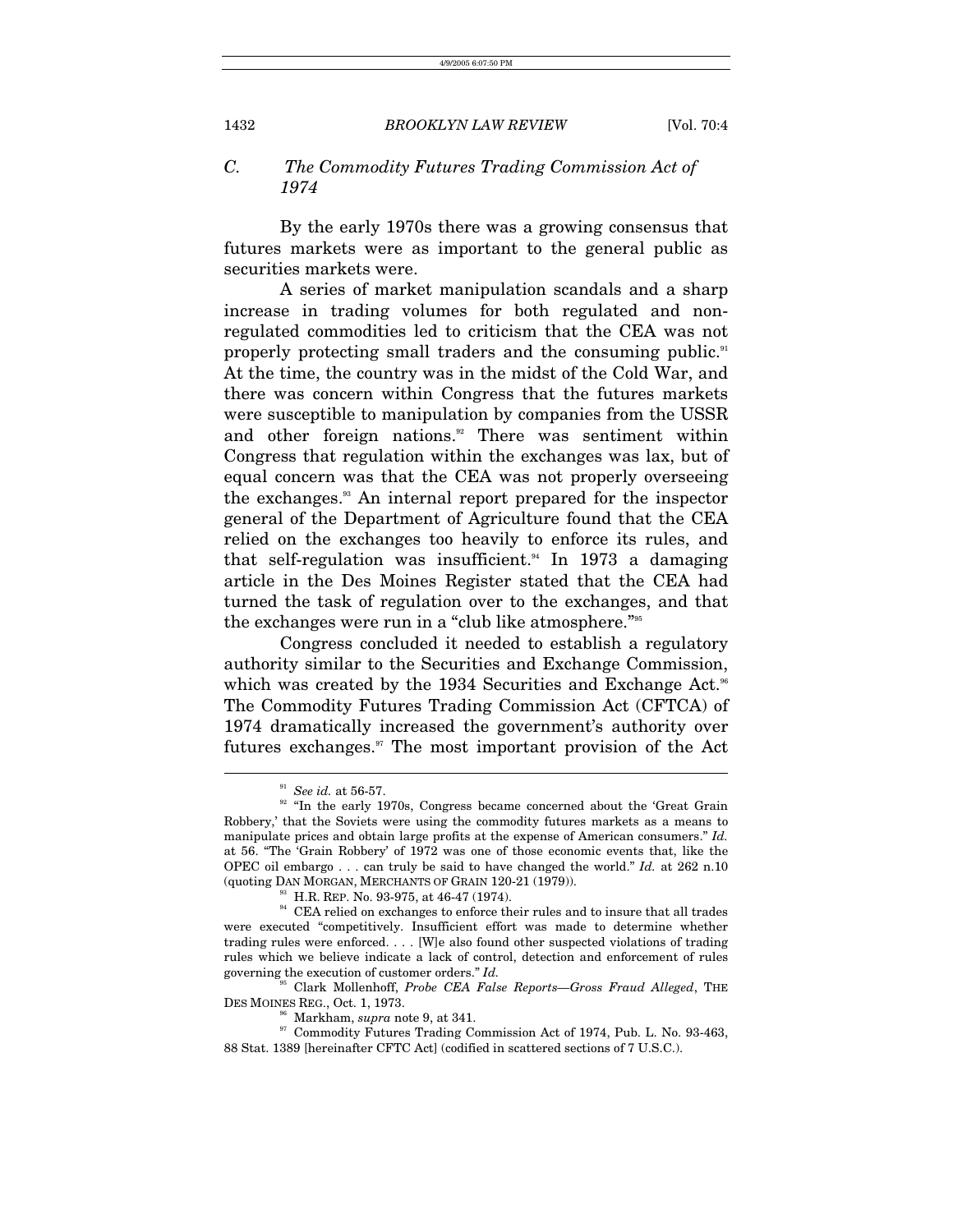was the creation of the Commodity Futures Trading Commission (CFTC), an independent five-member regulatory commission[.98](#page-15-0) The agency was given exclusive jurisdiction over the trading of futures and options on all commodities.<sup>99</sup> Just as in the securities industry, exchanges would continue to regulate themselves, though the CFTC would be overseer with broader authority and more resources.<sup>100</sup>

But while the debate leading up to the CFTCA focused on how to increase the government's authority, the reality of attaining that goal forced legislatures to concentrate on what is still a major consideration today: cost and efficiency. The result was actually to increase the responsibility of the exchanges, though under broader and stricter guidelines so that the government could be a more efficient overseer.<sup>101</sup> In a hearing before the Senate's Committee on Agriculture and Forestry in May of 1974, Senator George McGovern from South Dakota argued that registered exchanges should be performing many of the routine checks and investigations that the government was currently responsible for, while the federal regulatory arm should have a heavier hand in making sure the exchanges enforce the government's rules.<sup>102</sup> In one example of inefficiency, McGovern said that the CEA's professional staff spent about 25% of its time performing routine audits of the hundreds of FCMs. It made more sense to place the primary responsibility for those audits with the exchanges themselves.<sup>103</sup> The size of the CEA's staff, he pointed out, remained at 165 between 1970 and 1973, even though the volume of derivatives contracts traded had surged by  $73\%$  during the same period.<sup>104</sup> By McGovern's estimation, the growth in the market was fast outpacing the CEA's resources.

<span id="page-15-0"></span> $^{98}$  CFTC Act  $\S$  201.

<span id="page-15-2"></span><span id="page-15-1"></span><sup>99</sup> *Id.*

<sup>&</sup>lt;sup>100</sup> The CFTC was given increased enforcement powers, the regulatory reach of the Commodity Exchange Act was expanded to include commodity trading advisors, commodity pool operators, and associated persons of futures commission merchants.

Markham, *supra* note 9, at 341.<br><sup>101</sup> See *Hearings Before the Subcomm. on Agric. and Forestry*, 93d Cong. 199-<br>200 (1974).

<span id="page-15-3"></span>

<span id="page-15-6"></span><span id="page-15-5"></span><span id="page-15-4"></span>

<sup>&</sup>lt;sup>102</sup> *Id.*<br><sup>103</sup> *Id.*<br><sup>104</sup> *Id.* at 199. In another example, McGovern said the exchanges should be responsible for regularly reviewing the need for position limits on specific commodities in order to head off attempts to manipulate the market; be given a time limit for implementing and enforcing trading rules; and conduct investigations to seek out abusive practices. As futures trading escalated, the CEA simply could not handle these sorts of responsibilities. *Id.*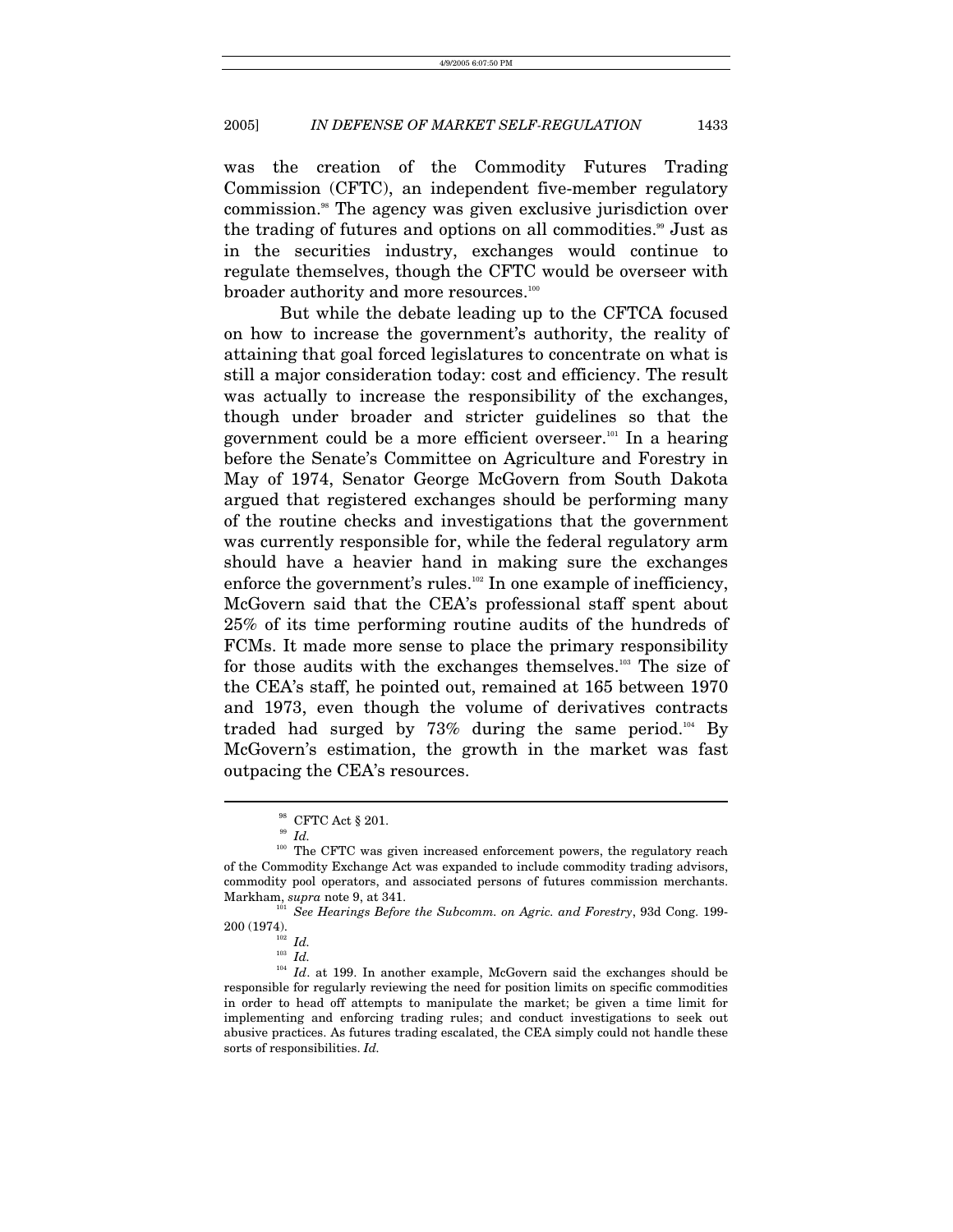Exchange members who had opposed increased government authority over rulemaking argued that the 1974 Act would destroy the exchanges' free market traits. In the same senate committee hearing, Carlos Bradley, President of the Board of Trade of Kansas City, Mo., said that "the effect of such a proposal could be to abdicate completely to the government the responsibility of the exchanges, the expertise of their members, their public responsibility etc. There would be no need for exchange governments."<sup>105</sup> Those arguments, however, were generally lost in Congress, where there remained strong support to increase government oversight.

Under the CFTCA, the CFTC's authority was expanded from the statutory list of physical commodities to include futures contracts on all goods, articles, services and rights and interests—thereby defining the term commodity to include anything on which a contract is traded (except onions).<sup>106</sup> The CFTC was given power to grant reparations to any person hurt by a violation of the Act, $107$  and commodity trading advisers, commodity pool operators (enterprises who solicited and received funds from others in order to trade in commodity futures) and associated persons (employees of FCMs who solicited or accepted customer orders or supervised such persons) were now required to be registered with the agency[.108](#page-16-3)

Also, the CFTC now had a direct involvement in the regulation by the exchanges. Exchanges were required to submit proposals for new rules pertaining to futures contracts or trading requirements to the CFTC for advance approval.<sup>109</sup> The CFTC was given long desired authority to intervene in the trading of contract exchanges when it deemed market disturbances to be emergencies[.110](#page-16-5) It was also given injunctive authority, a power that the Department of Agriculture had sought for years.<sup>111</sup> The CFTCA increased the potential

<span id="page-16-1"></span><span id="page-16-0"></span>

<sup>&</sup>lt;sup>105</sup> Id. at 225.<br><sup>106</sup> CFTC Act § 201 (1974). Onion farmers successfully lobbied to have onions withheld from futures trading after onion futures disastrously plummeted in 1955. The lobbying effort resulted in the so-called Onion Futures Act, passed by Congress in 1958. David S. Jacks, *Populists v. Theorists: Futures Markets and the Volatility of Prices*, at 14, *at* http://aghistory.ucdavis.edu/jackspaper04.pdf. Onions are the only commodity to be banned from futures trading. *Id.* The law was upheld as constitutional in 1959. *Id.* Subsequent studies have shown that onion prices have were volatile when futures trading was permitted than after the law was passed. *Id.* <sup>107</sup> CFTC Act § 209.<br><sup>108</sup> *Id.* at § 4k. <sup>109</sup> *Id.* at § 210. <sup>110</sup> *Id.* at § 215. <sup>111</sup> *Id.* at §6c.

<span id="page-16-2"></span>

<span id="page-16-3"></span>

<span id="page-16-4"></span>

<span id="page-16-5"></span>

<span id="page-16-6"></span>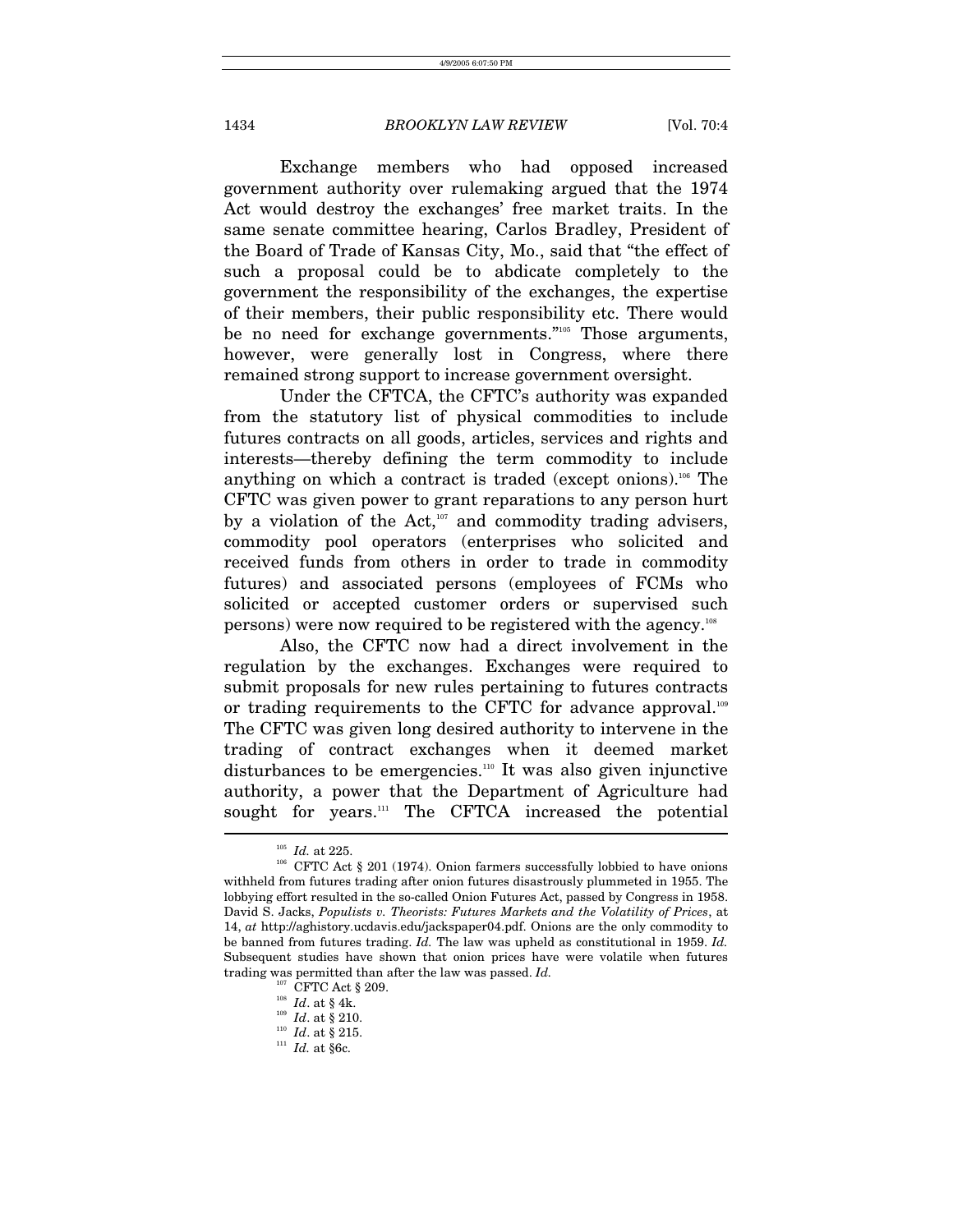penalties for market manipulation to \$100,000 from \$10,000,<sup>112</sup> and provided the framework for the creation of a quasi-public regulator that would, similar to the National Association of Securities Dealers in the securities market, govern the conduct of market participants who are not members of contracts  $\rm{marks.}^{113}$ 

The CFTCA encouraged exchanges to enforce its rules under the CFTC's oversight by explicitly authorizing them to discipline their members.[114](#page-17-2) The exchanges were required to report any such actions to the CFTC, which could in turn affirm, modify them or set the disciplinary actions aside[.115](#page-17-3)

Two years later, in 1976, the CFTC commenced one of its most significant regulatory reforms. The liquidity requirements of FCMs were increased in a move designed to ensure that their financial position could not deteriorate to the point of endangering customer funds.<sup>116</sup> The requirement, while imposing substantial costs on the system, was designed to insure the financial integrity of the system.[117](#page-17-5) To defray the cost of the audits from the government, the CFTC required FCMs to be audited by independent financial accountants.<sup>118</sup> Other provisions were included in the Bankruptcy Act of 1978 to further protect owners of the futures contracts from financial failure of a FCM.[119](#page-17-7) The capital requirements would set in motion an important trend of consolidating trading into the hands of the most financially sound FCMs, which in turn would allow both government and self-regulators to focus on issues like trading violations and market manipulation.

The primary protection for investors in commodity futures contracts is that their funds are kept in segregated trust accounts. It often happens, however, that a breach of such trust may occur—the broker could convert the funds, either to trade for its own account or to meet the margin calls of another customer. In such instances, the new Bankruptcy Code provisions provide for the equal sharing of all customers in any remaining segregated funds. . . . [T]hese customers have a priority over all other creditors in such funds.

<span id="page-17-0"></span>

<span id="page-17-1"></span>

<span id="page-17-2"></span>

<span id="page-17-5"></span><span id="page-17-4"></span><span id="page-17-3"></span>

<sup>112</sup> CFTC Act § 6B.<br>
<sup>113</sup> *Id.* at § 17.<br>
<sup>114</sup> *Id.* at § 8C.<br>
<sup>115</sup> *See* HISTORY OF COMMODITY FUTURES, *supra* note 1, at 86. For amended statute see 7 U.S.C.A. § 6f(b) (2002). 117 *See* HISTORY OF COMMODITY FUTURES, *supra* note 1, at 87. The

certification requirement, coupled with early warning requirements, is also designed to ensure that the CFTC is on early notice when a firm is in financial trouble, so steps can be undertaken to prevent or limit injury to customers. *Id.*

<span id="page-17-7"></span><span id="page-17-6"></span><sup>118</sup> *Id.* at 86. 119 *Id.* at 87.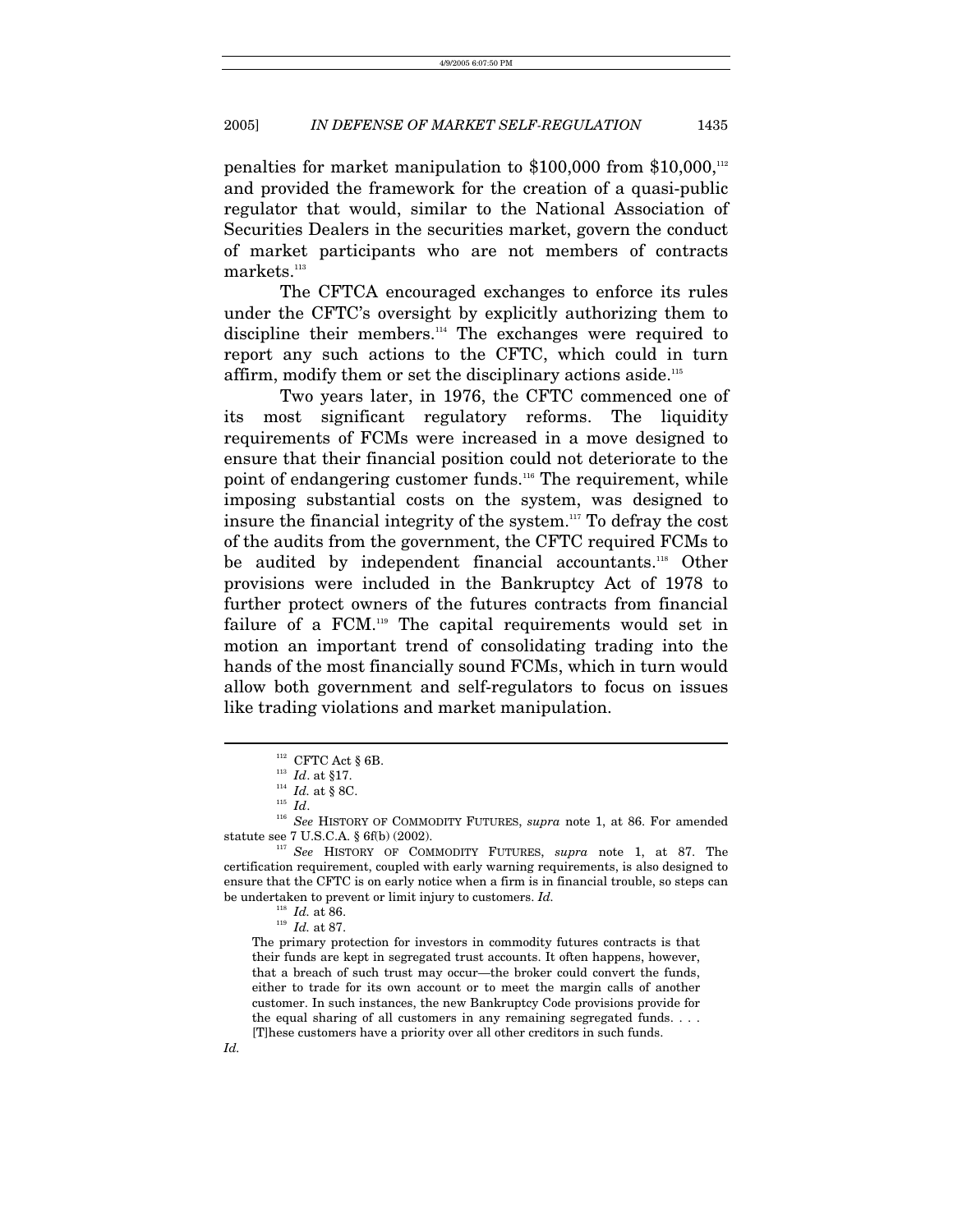In the ensuing years, regulation of futures exchanges was subject to harsh criticisms, but oftentimes it was directed at failures of the CFTC rather than at the exchanges. In addition to criticism of the CFTC's handling of a series of options scandals in the late  $1970s$ ,<sup>120</sup> a report prepared for Congressman James Whitten of Mississippi by the Surveys and Investigations Staff of the House Committee on Appropriations showed that the CFTC was in many respects incompetent. $121$ The report found that the CFTC employed a disproportionately large number of political appointees and that there had been a flagrant misuse of funds, ranging from the use of outside consultants in order to avoid civil service hiring restrictions, to overpayment for parking spaces and driving services for CFTC employees.[122](#page-18-2) Abuses were also found in the awarding of government contracts. For example, one former employee in the chairman's office was given two consulting contracts, which if aggregated, would have exceeded a threshold amount that would have triggered a requirement to open the contract up to a competitive bidding process.<sup>[123](#page-18-3)</sup>

# *D. The Commodity Futures Modernization Act*

After six decades of strengthening its oversight, government regulators began to contemplate changing tacks in the late 1990s. The CFTC had determined that the financial underpinnings of the futures industry had been strengthened enough that it would now be more efficient to loosen its grip on self-regulators.[124](#page-18-4) Trading volumes had surged and technological advances were giving way to growth of electronic

<span id="page-18-0"></span><sup>&</sup>lt;sup>120</sup> Id. at 94-96. (detailing in particular the attempt by brothers Bunker and Herbert Hunt of Dallas, Texas to corner the soybean market in 1977, at times owning the right to take delivery of over one-third of the U.S. carryover inventory for old crop soybeans covered by the Chicago Board of Trade contracts).<br><sup>121</sup> HOUSE COMM. ON APPROPRIATIONS, 95th Cong., INVESTIGATIVE STUDY ON

<span id="page-18-1"></span>THE COMMODITY FUTURES TRADING COMM. (Comm. Print 1978) (by Mr. Whitten for use by the Subcomm. on Agric., Rural Development and Related Agencies).

<span id="page-18-2"></span> $h^{122}$  See id. at 51, 64-66, 72. "While the schism between the former CEA employees and the newly hired CFTC group may have contributed to some of the early organizational problems of the Commission, the [Subcommittee's] Investigative Staff was advised that of even greater significance was the rivalries between the new senior-

<span id="page-18-4"></span><span id="page-18-3"></span>

level staff appointees." *Id.* at 23. 123<br><sup>123</sup> *Id.* at 64. <sup>124</sup> See Hearing Before the Subcomm. on Research, Nutrition and General *Legislation*, *Senate Comm. on Agriculture, Nutrition and Forestry*, 107th Cong. 2-3 (2000) (statement of C. Robert Paul, General Counsel of Commodity Futures Trading Commission).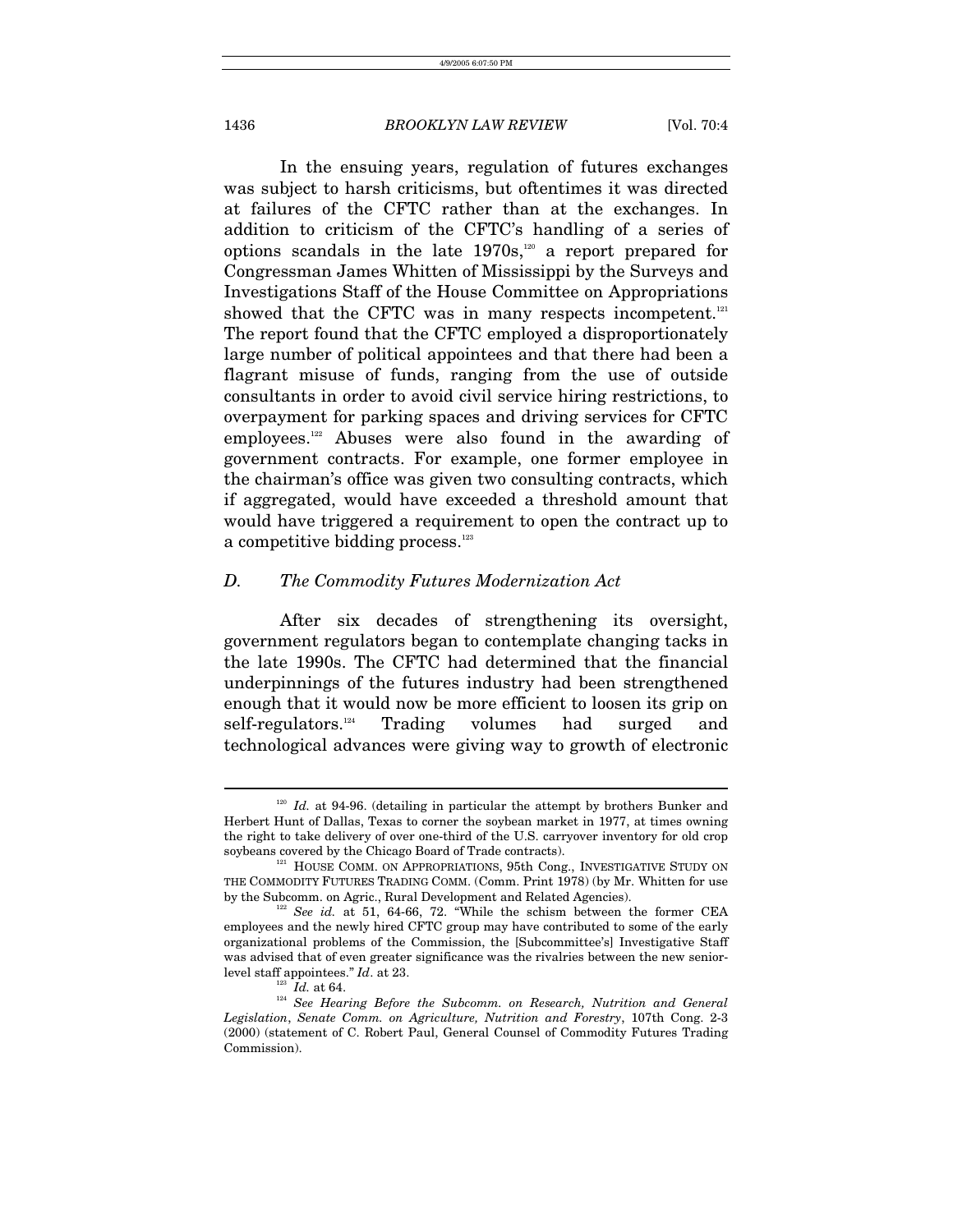exchanges that could operate across borders.<sup>125</sup> The industry argued that the current regulatory system had bogged it down to the point that it may not be able to compete effectively with foreign exchanges. Under heavy pressure from the industry, $126$ the CFTC approved a series of amendments called the Commodity Futures Modernization Act of 2000.[127](#page-19-2) The aim of the CFMA was to make the regulatory framework more flexible. Exchanges were now allowed to create a regulatory framework from sets of "core principles" that fit their particular operation, rather than have to adhere to a one size fits all system[.128](#page-19-3) The framework also created three regulatory tiers for markets, with a lower level of regulatory oversight where access to the exchange or trading facility is limited to commercial participants and the nature of the underlying commodities provides a low risk of manipulation. $129$ 

Unlike the fiery debates that preceded prior regulatory legislation, there appeared to be little contention between the industry and government regarding the CFMA. In a March, 2000 hearing before the Senate Subcommittee on Research, Nutrition and General Legislation, of the Committee on Agriculture, Nutrition and Forestry, Senator Peter Fitzgerald, the chairman, opened by saying that "the CFTC has suggested that it is willing to grant broad regulatory relief to futures exchanges."[130](#page-19-5) C. Robert Paul, General Counsel of the CFTC, followed by saying that one of the CFTC's main policy goals should be "removing any regulatory barriers that hamper these markets from fully exploiting innovations in technology."<sup>131</sup>

The major futures exchanges chimed in. David Brennan, chairman of the CBOT, told the subcommittee that it "heartily endorses the concept of replacing inflexible, micromanageing

<span id="page-19-0"></span><sup>125</sup> *See Hearings Before the Subcomm. on General Farm Commodities and Risk of the House Comm. on Agriculture*, 108th Cong. 16 (2003) (statement of James Newsome, Chairman of the Commodity Futures Trading Commission, in response to

<span id="page-19-1"></span><sup>&</sup>lt;sup>126</sup> Id. Committee member and Representative from Kansas Jerry Moran said in a review of the CFMA two years after it was approved: "[W]e heard continually from the exchanges about the potential threat if we didn't appropriately deregulate the industry, the threat from competition, foreign sources, from the ability of customers to utilize exchange service offshore." *Id.*

 $127$  Commodity Futures Modernization Act of 2000, Pub. L. 106-554, 114 Stat.<br>2763 (2000) (amendments in scattered sections throughout 7 U.S.C.).

<span id="page-19-3"></span><span id="page-19-2"></span>

<span id="page-19-5"></span><span id="page-19-4"></span>

<sup>&</sup>lt;sup>128</sup> 7 U.S.C. § 7(d) (2000).<br><sup>129</sup> *Id.* Hearing Before S. Subcomm. on Research, Nutrition and General Legis., *supra* note 124, at 1.<br><sup>131</sup> *Id.* at 2.

<span id="page-19-6"></span>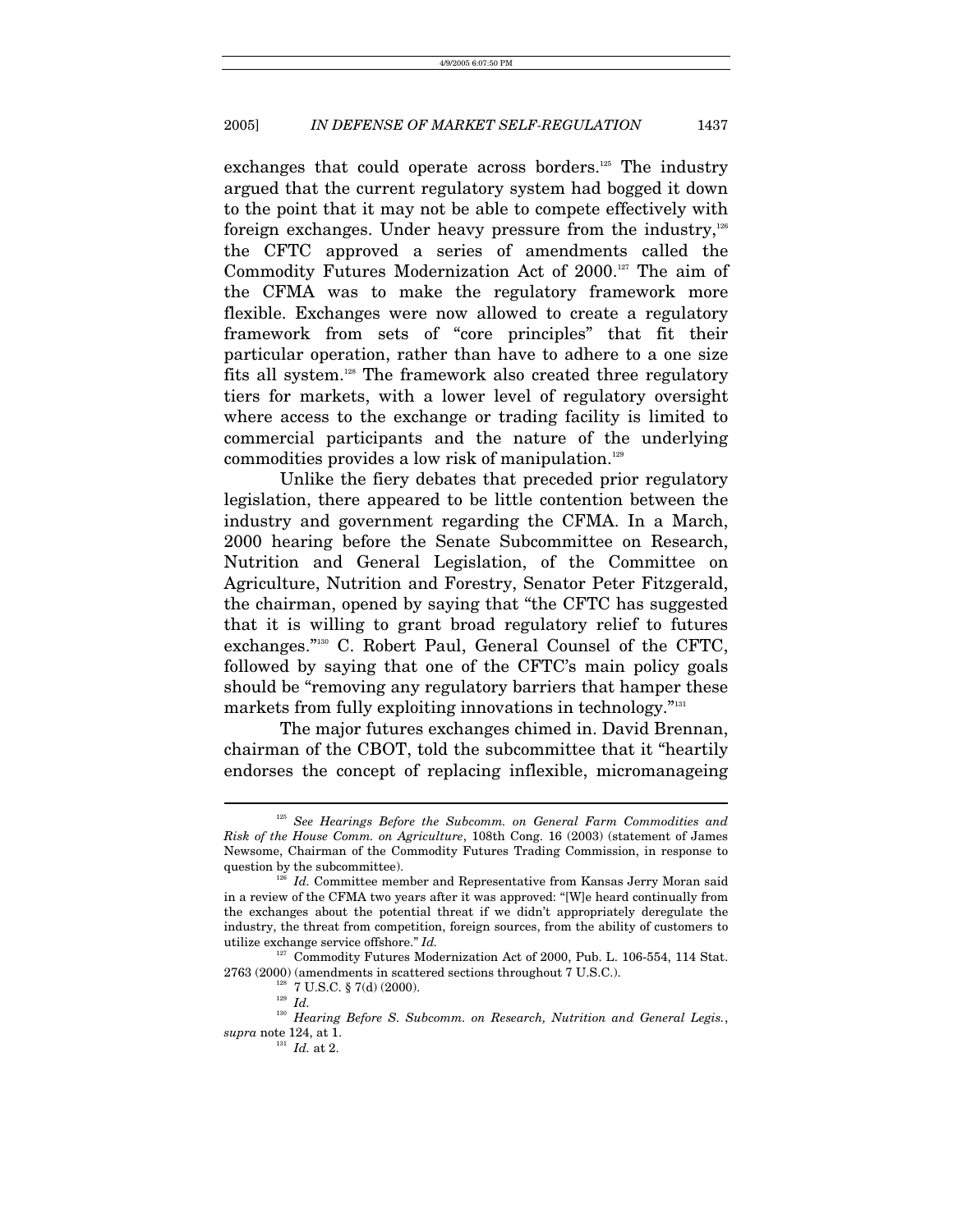[sic], government mandates with core principles. The CFTC is right that exchanges and others are best able to design systems to achieve the desired and shared objectives of market integrity, financial integrity and preventing abuses."<sup>132</sup>

At a hearing to discuss the CFMA two and a half years after it was approved, congressional members seemed unable to assess whether the new system had been an improvement or not. The CFTC defended the CFMA by saying trade volume in futures has increased by 50% since its passage, and that as it had predicted, the industry has become substantially more  $\hbox{competitive.}^{\hbox{\tiny\rm 133}}$  $\hbox{competitive.}^{\hbox{\tiny\rm 133}}$  $\hbox{competitive.}^{\hbox{\tiny\rm 133}}$ 

But in the interim there had also been a series of market scandals, including the collapse of a major energy trader, Enron Corp., and several congressmen raised concerns about whether the CFTC was properly able to monitor the energy markets.[134](#page-20-2) CFTC Chairman James Newsome also conceded that foreign exchanges had not followed suit with similar moves to liberalize their regulatory regimes.<sup>[135](#page-20-3)</sup>

#### III. DEMUTUALIZATION AND MODERN TRENDS

#### *A. Trend of For-Profit Exchanges*

The trend by the world's largest exchanges to demutualize has pushed the debate about self-regulation back to the forefront[.136](#page-20-4) Demutualization in this context refers to the conversion of non-profit, membership-owned organizations into for-profit stock corporations. Demutualization among futures and securities exchanges has been driven by forces in the business environment, including advances in technology, globalization of markets, a concentration of investment capital, competitive pricing pressure and government deregulation.<sup>137</sup>

<span id="page-20-1"></span><span id="page-20-0"></span>

<sup>132</sup> *Id.* at 64. 133 *Hearing Before House Subcomm. on General Farm Commodities*, *supra* note 125, at 16 (statement by James Newsome, Chairman of the Commodity Futures Trading Commission). Newsome said that during the prior one and a half years, the CFTC, which usually handles about 100 investigations concurrently, had conducted roughly 30 investigations in the energy sector. *Id.* at 27.<br><sup>134</sup> *Id.* at 16-17.<br><sup>136</sup> See generally Karmel, *supra* note 1.<br><sup>137</sup> *Id.* at 368.

<span id="page-20-2"></span>

<span id="page-20-3"></span>

<span id="page-20-4"></span>

<span id="page-20-5"></span>

A dramatic shift in the economic and power structure of the securities industry is currently in progress. Although competition to traditional markets from electronic trading markets may be the precipitating cause of this upheaval, more than technology is driving these changes. The worldwide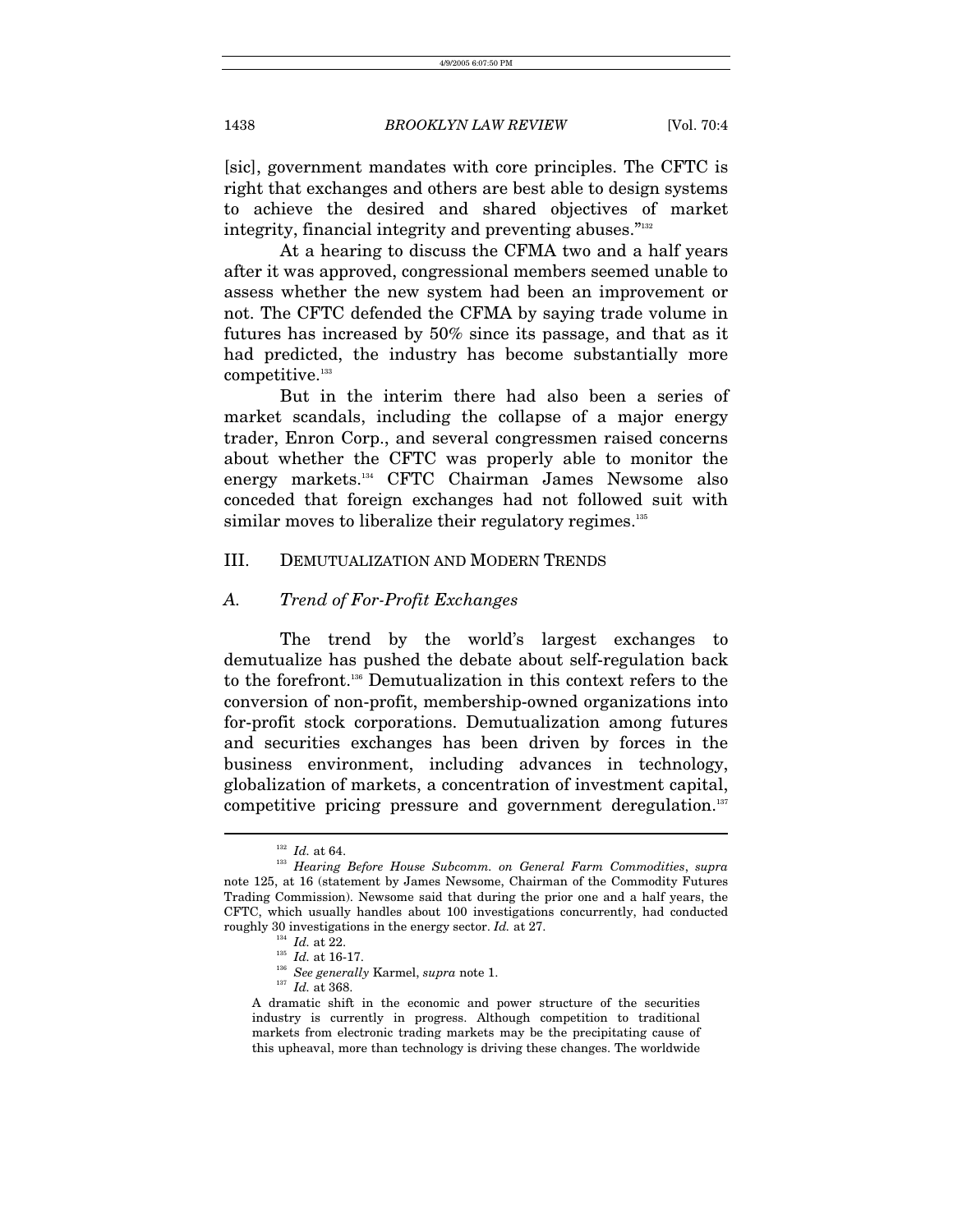By demutualizing, management at the exchanges hope to be able to raise larger pools of money, which in turn would allow them to invest more in technology and grow their businesses. Proponents also believe that demutualization will create a fairer marketplace. The members who have traditionally run the exchanges have been driven by the profits earned from their own trading. The demutualized exchanges would in theory be directed by shareholders and experienced management teams who are more focused on the bottom line,<sup>138</sup> which in a competitive environment would mean there would be pressure to provide the best possible services.

There are concerns that demutualization creates new conflicts of interest. One concern is that an inherent conflict exists between the interests of the shareholders and the market users.<sup>139</sup> It has been suggested, for example, that a forprofit exchange would not rigorously undertake self-regulatory obligations if those obligations negatively affect profitability[.140](#page-21-2) The issue is whether a commercial entity that is running an exchange and seeking to protect and promote its business can also support the integrity and efficiency of the trading markets by setting and enforcing regulations that are in the public interest.<sup>[141](#page-21-3)</sup>

One must enter this debate with the understanding that the current structure has its own conflicts. Even traditional, not for profit exchanges are run by members interested in

 $\overline{a}$ 

*Id*. <sup>138</sup> Robert Wilmouth, President of the National Futures Association, Remarks at the IOSCO Conference (June 24, 2001), *available at* http://www.nfa.futures.org/

- <span id="page-21-1"></span><span id="page-21-0"></span>
- <span id="page-21-3"></span><span id="page-21-2"></span>

news/mewstestimony.asp?articleID=287 (last visited Mar. 19, 2005).<br>
<sup>139</sup> See Erickson, *supra* note 2, at 5.<br>
<sup>140</sup> Id at 5-6.<br>
<sup>141</sup> Karmel, *supra* note 1, at 420. But see Erickson, *supra* note 2, at 6 n.9: [I]n a briefing of staff for the Senate Agriculture Committee, Robert Colby, Deputy Director of the SEC's Division of Market Regulation, raised the converse argument. Would a demutualized exchange have a perverse incentive to impose hefty fines for violative activity, thereby creating a profit center for the exchange? While this view might be a short-term profit maximization strategy, an exchange employing such a practice would quickly lose business in a competitive market where similar products are traded on many exchanges.

rise in stock exchanges trading volume, global integration of the capital markets and competition for trading profits have triggered a disintermediation comparable to the unfixing of commission rates. Decimalization has cut the conventional trading increment, formerly twelve and a half cents, to a penny or less. Futures exchanges similarly have been buffeted by technological change, global competition and resulting cost pressures.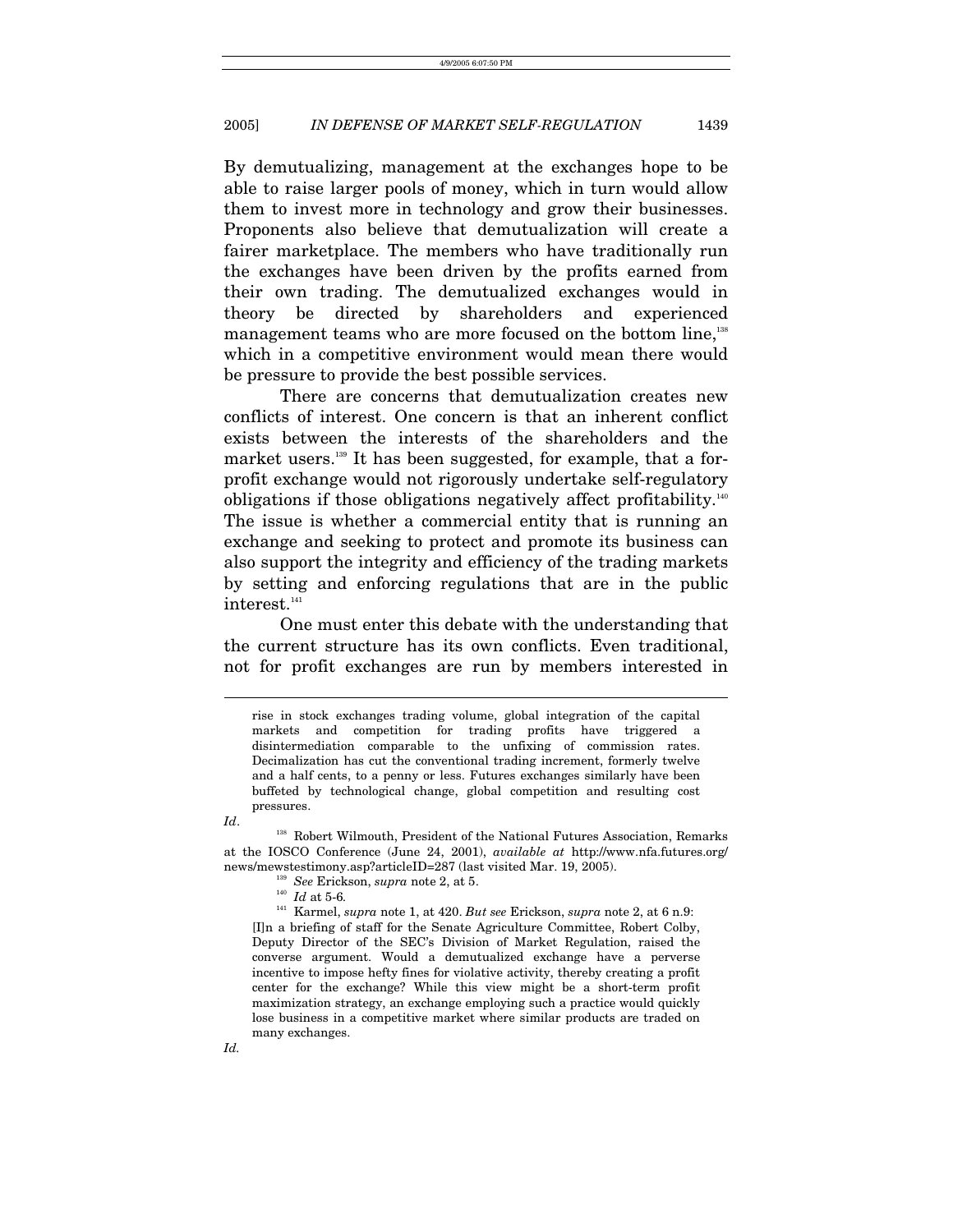making money and enhancing value through trading and seat value.[142](#page-22-0) Furthermore, the current structure of exchange disciplinary programs, where members sanction fellow members, could arguably affect the rigor of an exchange's selfregulatory program. Therefore, to some extent, questioning the efficacy of a for-profit structure in fulfilling self-regulatory obligations is also questioning the current exchange structure.

According to a CFTC report on demutualization that was published by CFTC Commissioner Thomas Erickson in 2000, even if new conflicts arise under the for-profit context, exchanges would continue to have a self-interest in preserving their reputations for providing fair and efficient markets.<sup>143</sup>

Exchanges like the CME, the New York Stock Exchange and the New York Mercantile Exchange aggressively market their records of regulatory enforcement to attract new business, and as more competitors enter the market place, the reputations of these exchanges will pay a heavier price when their regulatory systems fail.<sup>144</sup> During a Senate hearing in 2000, Thomas Donovan, the chief executive of the CBOT, told legislators that "the CFTC strictly should be an oversight agency, one that provides the flexibility for us to use our self the regulatory structure as a marketing tool for people to want to come and trade . . . .["145](#page-22-3) At the same hearing, James McNulty, the CEO of the CME, concurred, saying that the exchange has built "a highly disciplined self-regulatory body in the CME, and we think that is one of the reasons people come to work with our exchange."[146](#page-22-4)

### *B. Initial Reforms: Exchanges and Regulation Bodies React*

One issue that exchanges have been forced to address is the independence of boards of directors. A scandal over governance at the New York Stock Exchange led regulators to revisit issues surrounding exchanges' governance standards.<sup>147</sup> In September of 2003, NYSE Chairman and CEO Richard

<span id="page-22-0"></span> $\frac{142}{143}$  Erickson, *supra* note 2, at 6.

<span id="page-22-1"></span>

<span id="page-22-3"></span><span id="page-22-2"></span> $^{144}$  *Id.* 

 $^\mathrm{145}$  Hearing Before S. Subcomm. on Research, Nutrition and General Legis., supra note 124, at 20.

 $146$  *Id.* In the securities industry, the NYSE has a regulatory staff of 550 people and a budget of \$142 million annually. The NASD has a regulatory staff of 2100 people and an annual budget of \$500 million. *See* Cohen & Kelly, *supra* note 2.

<span id="page-22-5"></span><span id="page-22-4"></span><sup>147</sup> *See, e.g.*, Cohen & Kelly, *supra* note 2.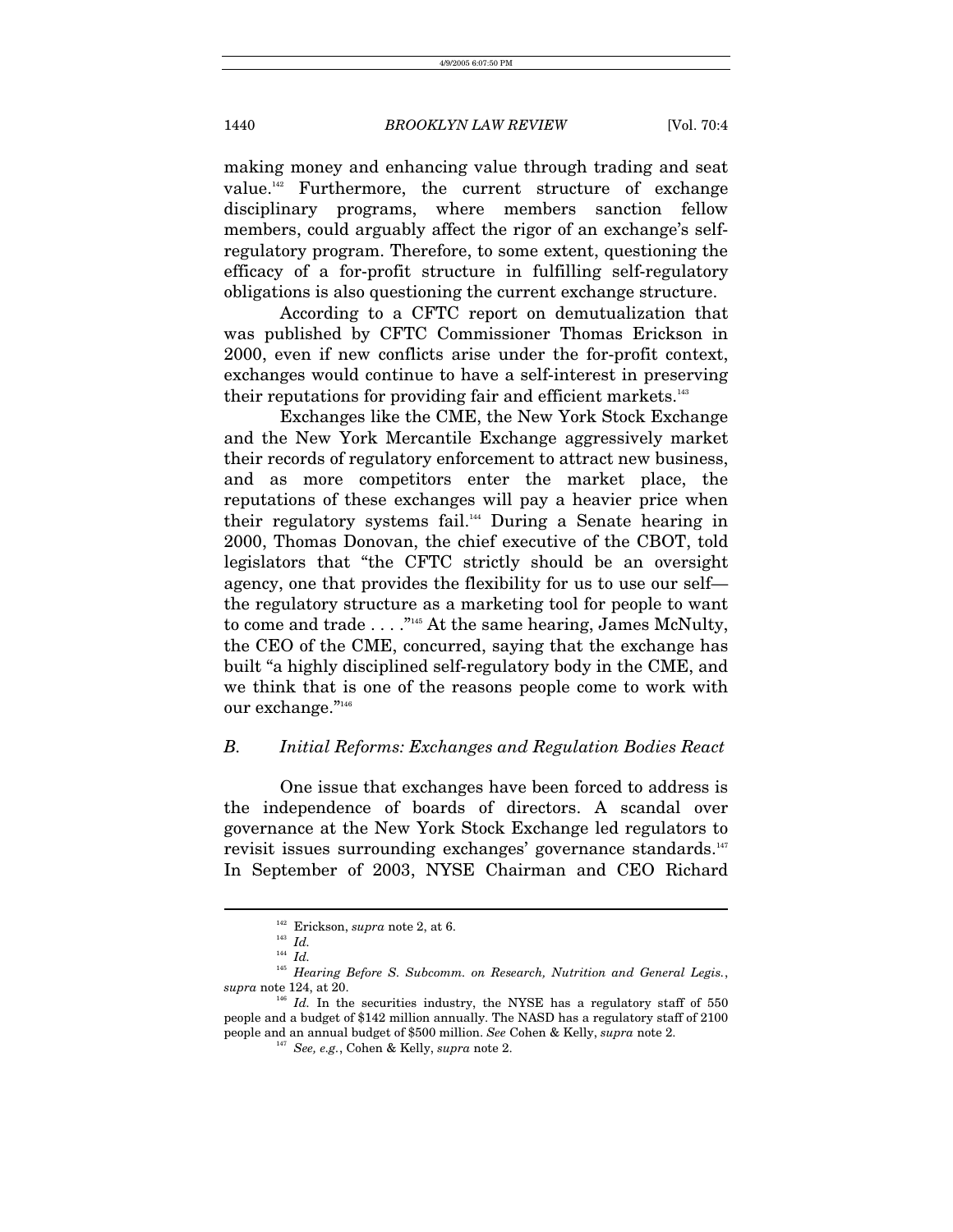Grasso was pressured to resign after it was made public that he was entitled to close to \$140 million in compensation and deferred retirement benefits in 2003<sup>148</sup> (the NYSE as a whole made less than \$28.1 million in profits in 2002).<sup>149</sup> Much of the focus since has centered on the structure of the board, and claims that it did not receive enough information to gain a sufficient understanding of the pay package it was approving.<sup>[150](#page-23-2)</sup>

A review of the NYSE's approach is relevant to the study of futures exchanges because the futures industry has historically followed the lead of the securities industry.<sup>151</sup> Grasso, a 35-year veteran at the NYSE, had been a respected figure in the debate over demutualization for both securities and futures exchanges. In a hearing before the Senate Banking Committee in September of 1999, Grasso said that the NYSE would need to demutualize, and possibly go public, in order to fend off competition from "electronic communications networks," commercially-owned electronic trading systems known as ECNs.[152](#page-23-4) Grasso argued that ECNs are not subject to cumbersome self-regulatory requirements, and are often owned by wealthy corporations that are willing to invest money to expand and enhance their businesses.<sup>153</sup> Demutualization would cause the members' interests to align with the success of the exchange as a whole, as opposed to being skewed toward the success of only the floor trading operations.<sup>154</sup> Under a for-profit structure the NYSE would also be able to raise money by

<span id="page-23-0"></span><sup>148</sup> Jake Keaveny & Brendan Intindola, *NYSE Chairman Grasso Resigns Under Pressure*, REUTERS NEWS, Sept. 17, 2003. It was later determined that Grasso's total compensation, including compensation and deferred benefits, was closer to \$190 million, when including an additional \$50 million he claimed to be owed. Ben White, *Former NYSE Chairman Grasso Sued Over Pay*, Washington Post, May 25, 2004. 149 NEW YORK STOCK EXCHANGE, <sup>2002</sup> ANNUAL REPORT 42 (2002), *available at*

<span id="page-23-1"></span>[http://www.nyse.com/pdfs/2002ar\\_financial\\_review.pdf](http://www.nyse.com/pdfs/2002ar_financial_review.pdf) (last viewed Mar. 27, 2005).<br><sup>150</sup> Andrew Countryman, *NYSE Chief Proposes Independent Board*, CHI.

<span id="page-23-2"></span>TRIB., Nov. 6, 2003, at 1. New York Attorney General Eliot Spitzer, whose office has jurisdiction over not-for-profit corporations like the NYSE, said his office "will probe the role of NYSE board members and others that helped create" Grasso's compensation package." Under New York not-for-profit laws directors can only approve compensation packages to executives that are commensurate with the benefits that the executives provide to the corporation. Jake Keaveny and Mark McSherry, *Spitzer Says Troubled* 

<span id="page-23-3"></span>*by Report on Grasso Pay*, REUTERS NEWS, Jan. 13, 2004.<br><sup>151</sup> *See* Karmel, *supra* note 1, at 402 ("To a large extent the CFTC is an analogue to the SEC . . . .").

<span id="page-23-4"></span> $^{152}$  PUBLIC OWNERSHIP OF THE U.S. STOCK MARKETS: HEARING BEFORE THE SENATE COMM. ON BANKING, HOUSING AND URBAN AFFAIRS, 106th Cong. 3-4 (Sept. 28, 1999) (statement of Richard A. Grasso, CEO, New York Stock Exchange) [herinafter Grasso, *Hearing*]<br> $Id.$ 

<span id="page-23-5"></span>

<span id="page-23-6"></span><sup>154</sup> *Id.*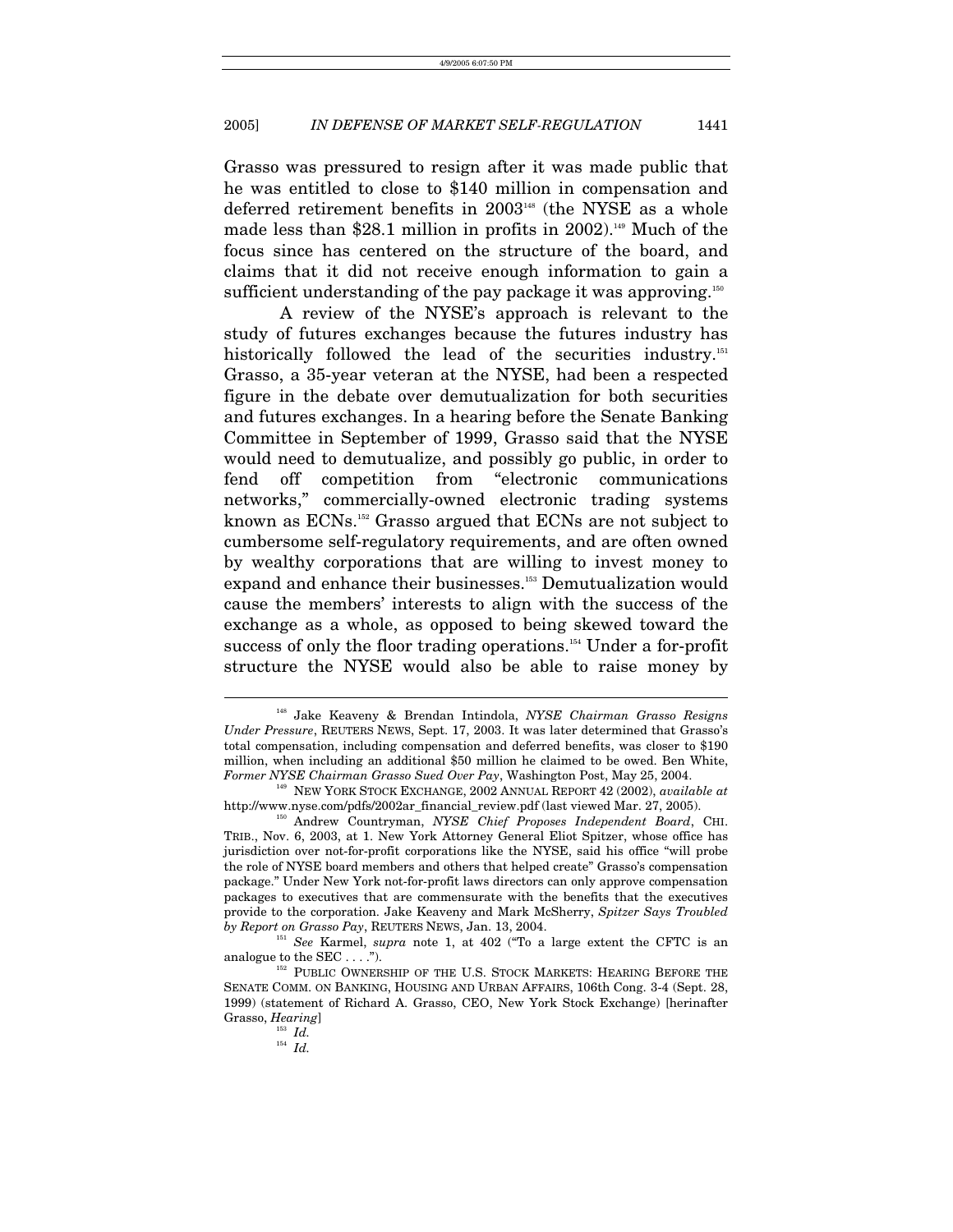selling stock, either publicly or to private investors. Grasso also argued that greater competition in the market place would strengthen the NYSE's commitment to regulation[.155](#page-24-0) At the time he made that statement, the exchange had no intentions of altering the compensation of its board—then made up of 50% industry representatives and 50% public directors unaffiliated with its members—as a way to eliminate conflicts.<sup>156</sup>

The public outcry surrounding Grasso's ouster has since led the 211-year old exchange to dramatically alter its course. John Reed, the former co-CEO of Citigroup Inc. who was brought in as interim NYSE chairman, orchestrated a series of reforms[.157](#page-24-2) NYSE members approved a plan that the board be cut down to 8 members, less than a third of its present size, and not include any representatives of the financial firms that are members of the exchange[.158](#page-24-3) Under the new structure, the board is responsible for such issues as compensation, independent audits, and self-regulation, while a separate advisory committee that would include member firms would be created to help oversee issues that are strategic to the exchange's business.[159](#page-24-4) The Securities and Exchange Commission has approved the proposal. $160$ 

Such corporate governance initiatives are implemented on securities markets sooner than on futures markets because of the public nature of the companies that are listed on them. The latest board proposal at the NYSE is an extension to a similar shake-up some 31 years earlier. In 1972, significant changes were made to the NYSE constitution after release of the Martin Report, a congressionally commissioned study that

<span id="page-24-0"></span>

<span id="page-24-3"></span><span id="page-24-2"></span><span id="page-24-1"></span>

<sup>155</sup> *Id.* 156 *Id.* at 5. 157 *See* Phyllis Plitch, *Reed Keeps SRO Status, But Adds Independent Board,* DOW JONES NEWSWIRES, Nov. 5, 2003. 158 *See* Greg Farrell, *Reed Proposes Cutting NYSE Board to Eight*, USA

TODAY, Nov. 6, 2003*.* Several State treasurers and large public pension officials, some of whom publicly pushed for Grasso's ouster, felt that Reed's plan was just more of the status quo. Sean Harrigan, president of the nation's largest public pension fund, the \$145 billion California Public Employee's Retirement System, said "Investors were expecting a home run proposal to reform the New York Stock Exchange. What we got . . . is not even a base hit." Arden Dale, *Pension Funds See Flaws in NYSE Reform Plan,* 

<span id="page-24-5"></span><span id="page-24-4"></span> $^{159}$  *See* Plitch, *supra* note 157.

<sup>&</sup>lt;sup>160</sup> Ken Hoover, *SEC Approves NYSE's Reform Proposals, But Critics Will Press for More Change,* INVESTOR'S BUS. DAILY, Dec. 18, 2003. While SEC commissioners unanimously approved the proposals, "[SEC Chairman] William Donaldson said further change may come as the SEC undertakes a broad review of market self-regulation in 2004." *Id.*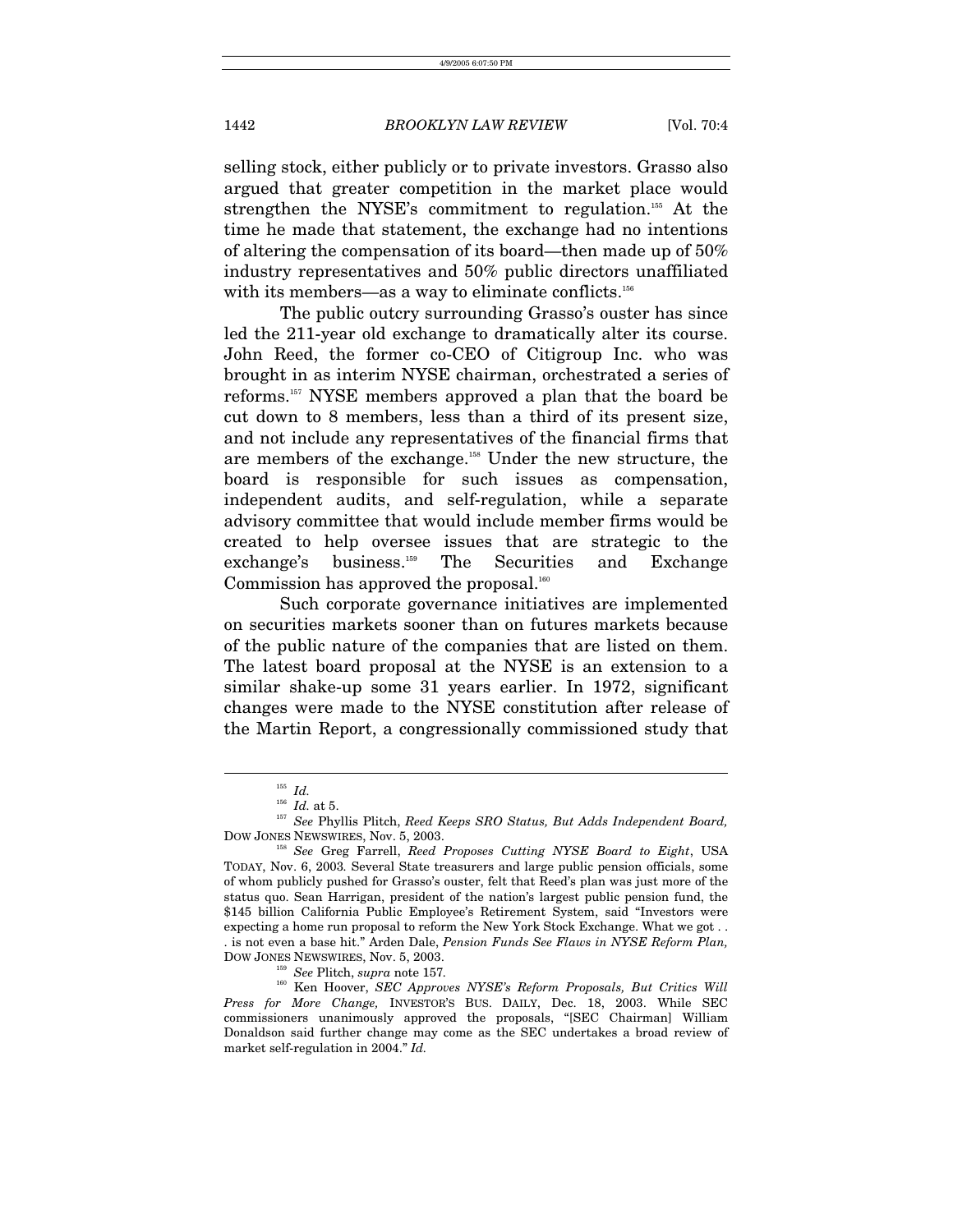was critical of the exchange.<sup>161</sup> The report had recommended that the NYSE reduce the number of board seats to twenty-one from thirty-three, and that the number of members representing the public be increased to ten from three[.162](#page-25-1) Prior to the reforms half of the NYSE's board had been composed of public directors.

Traditionally, outside directors representing the public had only a token representation on futures exchanges.<sup>163</sup> In 1989, the Federal Bureau of Investigation ran an undercover sting at the CME and CBOT that resulted in the indictment of forty-eight individuals for various trading practice violations on commodity exchange floors[.164](#page-25-3) The controversy surrounding the arrests led Congress to amend the Commodity Futures Act in 1992, including a provision which had previously failed that required at least 20% of the regular voting members of the exchanges' boards be independent, non-member directors.<sup>165</sup> Other provisions required that a diversity of interests be represented by including the principal groups of the commodities being traded, floor brokers and at least 10% from a group that included farmers, merchants, and exporters.<sup>[166](#page-25-5)</sup>

<span id="page-25-0"></span><sup>161</sup> *See* Karmel, *supra* note 1, at 405. 162 *Id.* at 405-06.

<span id="page-25-1"></span>

These changes occurred in the context of uncertainty about the immunity of stock exchanges form the anti-trust laws, pressures to unfix commission rates and the financial and operational back office crisis of the securities industry. These developments ultimately led to the enactment of the 1975 Act that restructured the regulatory relationship between the SEC and SROs and stripped stock exchanges of some of their former autonomy. The Martin Report was intended to compel the NYSE to discard what vestiges of a private club atmosphere then remained and to become a quasi-public organization.

*Id.* (citing *House Subcomm. on Interstate and Foreign Commerce*, 92d Cong., 1st Sess., Securities Industry Study, Fed. Sec. L. Rep. (CCH) Spec. Rep. 438, at 3-13, 131-46, 155- 68 (Aug. 25, 1972)). In 1971 the NYSE was incorporated, and initially the SEC had some doubts about whether this would hurt its ability to be a self-regulator. *See*  Comments on NYSE Incorporation, Exchange Act Rel. No. 9112, 1971 WL 1717 (SEC)

<span id="page-25-2"></span><sup>(</sup>Mar. 17, 1971).<br><sup>163</sup> *See* Joseph Weber, *Red Flags Rising at the Merc*, BUSINESS WEEK, Oct. 20, 2003.

<sup>&</sup>lt;sup>164</sup> See Karmel, *supra* note 1, at 408 (citing JERRY W. MARKHAM, COMMODITIES REGULATION: FRAUD, MANIPULATION AND OTHER CLAIMS § 14.10 (1998)).<br><sup>165</sup> See *id.* 

<span id="page-25-4"></span><span id="page-25-3"></span>These criminal indictments were upheld, although the trials had mixed results. In response to the sting operations Congress passed legislation to strengthen trading in the pits . . . audit trails were strengthened, there was increased regulation of floor broker associations, and more outsiders were required to be included on exchange boards and disciplinary committees.

*Id.* at 408-09 (citing MARKHAM, *supra* note 164, at § 14.10). <sup>166</sup> Karmel, *supra* note 1, at 409.

<span id="page-25-5"></span>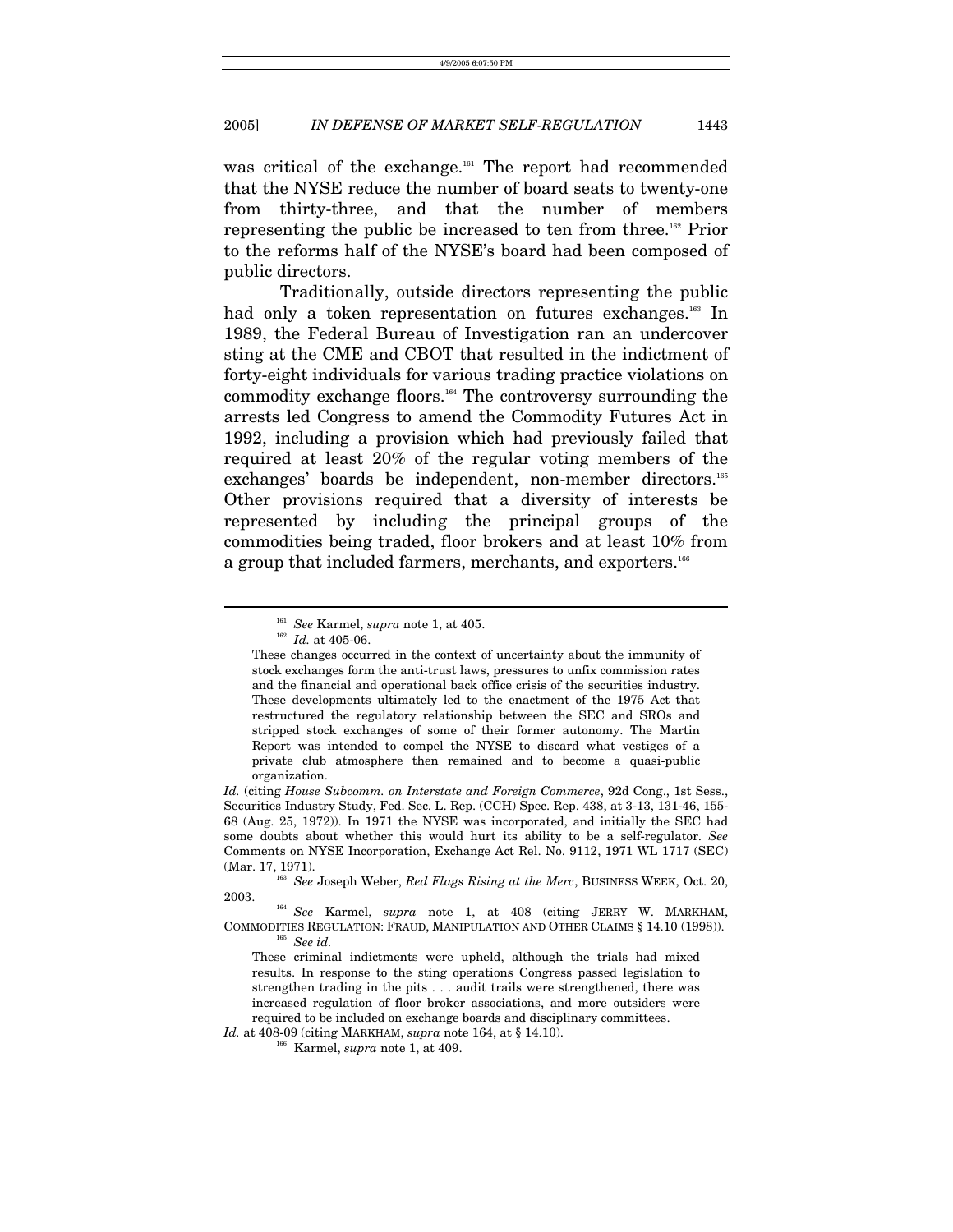A major futures exchange to come under scrutiny following the NYSE scandal was the CME[.167](#page-26-0) In 2000 the CME was the first exchange to demutualize<sup>168</sup> (preceding plans by the CBOT and the New York Mercantile Exchange), $169$  and in 2002 it became the only major U.S. exchange to go public[.170](#page-26-3) In an October, 2003 article, *Business Week* reporter Joseph Weber questioned the independence of the CME's board, and said that the CFTC is scrutinizing its corporate governance policies. $171$  At the time only four of the 105-year old exchange's twenty directors do not have ties to the CME or its trading floor, while fifteen were long time exchange members[.172](#page-26-5)

In November, 2003 the CME announced that it planned to make a number of changes to its Board that would enhance the independent oversight of key corporate governance issues. $173$ As part of the plan, the CME would create a new board level committee in 2004, comprised solely of independent, nonmember directors.[174](#page-26-7) The committee would conduct an annual review of issues that include the independence of the CME's regulatory functions from its business operations; the CME's compliance with its statutory self-regulatory responsibilities; the funding of the CME's self-regulatory responsibilities; and

<span id="page-26-7"></span><sup>174</sup> *Id.*

*Id.* 

<span id="page-26-1"></span><span id="page-26-0"></span>

<sup>&</sup>lt;sup>167</sup> Weber, *supra* note 163.<br><sup>168</sup> Chicago Mercantile Exchange to Dual List on Nasdaq Stock Market, NASDAQ PRESS RELEASE, April 27, 2005, *at* http://www.nasdaq.com/newsroom/news/ pr2005/ne\_section05\_047.stm. *See* Erickson, *supra* note 2, at 4. At the time that the CME demutualized is set in motion a two year plan to reduce its existing 39-member board to 19 members, with the exchange run by a chief executive officer hired by the  $\frac{b \theta a}{b}$  *Id.* 

<span id="page-26-2"></span> $^{169}$  Peter McKay, *SEC Clears CBOT Reorganization*, WALL ST. J., Feb. 15, 2005. at C4.

<span id="page-26-3"></span><sup>2005,</sup> at C4. 170 *Chicago Merc Nets About \$117.8 Million in IPO*, REUTERS NEWS, Dec. 12,

<span id="page-26-4"></span><sup>2002. 171</sup> Weber, *supra* note 163 ("The Merc board—including its compensation committee—remains controlled by traders and floor brokers who are regulated by the exchange. Indeed, the Merc [CME] seems rife with the same conflicts of interest that tarnished the Big Board [NYSE] before CEO Richard A. Grasso self destructed.").<br><sup>173</sup> *Id.* <sup>173</sup> Peter A. McKay, *CME Alters Governance in Step That May Help Avert* 

<span id="page-26-6"></span><span id="page-26-5"></span>

*Criticism*, WALL ST. J., Nov. 12, 2003, at C16.

Market-structure experts were quick to say the changes . . . are mild compared with the plan put out by Big Board [NYSE] interim Chairman John Reed. . . . Still, the plan will have some immediate results . . . trader William R. Shepard, longtime chairman of the Merc's compensation committee, will leave that position. Also, the plan, which came out of the governance committee now led by trader Jack Sandner, will require him to give up that position.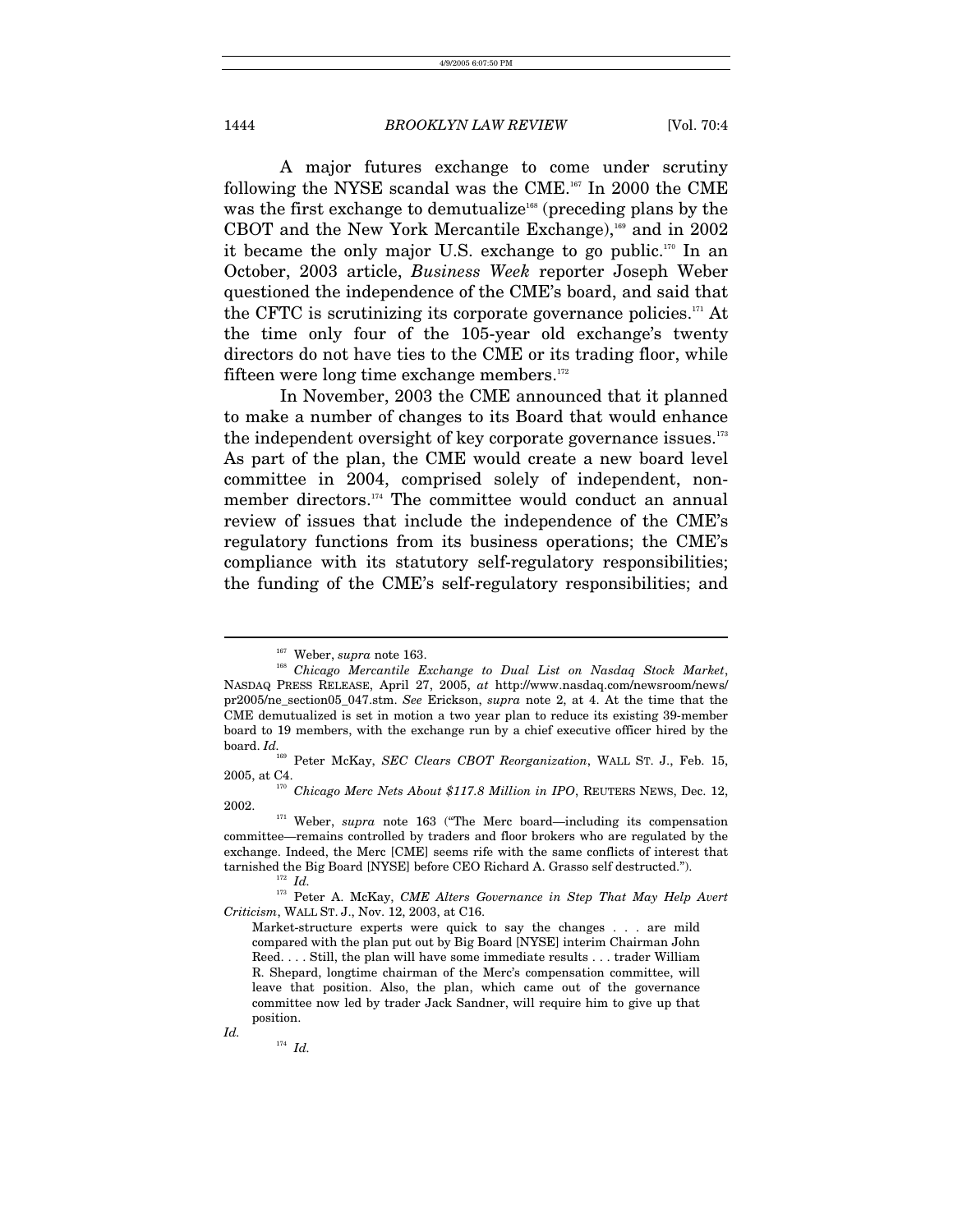the compensation of exchange employees involved in regulatory activities.<sup>[175](#page-27-0)</sup>

By making its boards more independent, the NYSE and the CME hope to preserve its regulatory roles from encroachment by the government. Critics have suggested that self-regulatory bodies should be completely separate from the exchanges' business operations[.176](#page-27-1) The NYSE has publicly opposed suggestions that it should either spin its regulatory unit off into a subsidiary, or that the industry should move towards a single self-regulatory organization (SRO) for the entire securities industry, such as the National Association of Securities Dealers, a NYSE competitor. $177$  In the futures industry, the National Futures Association (NFA) has aggressively marketed itself as a third party provider of regulatory services to other exchanges, though with limited  $\mathrm{success.}^\mathrm{178}$  $\mathrm{success.}^\mathrm{178}$  $\mathrm{success.}^\mathrm{178}$ 

Regulatory authorities have been a step slower, but are moving ahead with comprehensive groups of proposals. The SEC, which saw nearly all of the major scandals of the last several years come under its watch, has opened a series of governance and regulatory related proposals for public comment.[179](#page-27-4) Some of the proposals mimic those made by securities industry. The SEC would call for securities exchanges and registered securities associations to require a majority of board members to be independent, and certain board committees would be required to be composed solely of independent directors.<sup>180</sup> There would also be requirements that a separation be maintained between regulatory functions and

<span id="page-27-0"></span>

<span id="page-27-2"></span><span id="page-27-1"></span>

<sup>175</sup> *Id.* 176 *See* Karmel, *supra* note 1, at 424-26. 177 Grasso, *Hearing*, *supra* at note 152, at 3-4. "John Reed, the interim NYSE chairman brought in after the Grasso uproar, is seeking to preserve self-regulation." Cohen & Kelly, *supra* note 2. 178 S*ee Hearing Before Senate Subcomm. on Research, Nutrition and General* 

<span id="page-27-3"></span>*Legislation*, *supra* note 124, 11 (statement of Robert Wilmouth, Chief Executive, NFA). From 1977 to 1999 there were no new futures exchanges formed. In the last six months, at least six different enterprises have stated their interest in creating new electronic futures exchanges. All of them are dedicated to using effective self-regulation . . . but none . . . are really shackled by the past. Everyone is looking for more efficient ways to perform their self-regulatory functions, and everyone has contracted NFA to discuss outsourcing that function to us.

*Id.* at 12.<br><sup>179</sup> Fair Administration and Governance of Self-Regulatory Organizations, 70 Fed. Reg. 11 (Proposed Jan. 8, 2005) (to be codified at 17 C.F.R. at pt. 240, 242, and 249) [hereinafter Fair Administration and Governance].<br><sup>180</sup> *Id.* 

<span id="page-27-5"></span><span id="page-27-4"></span>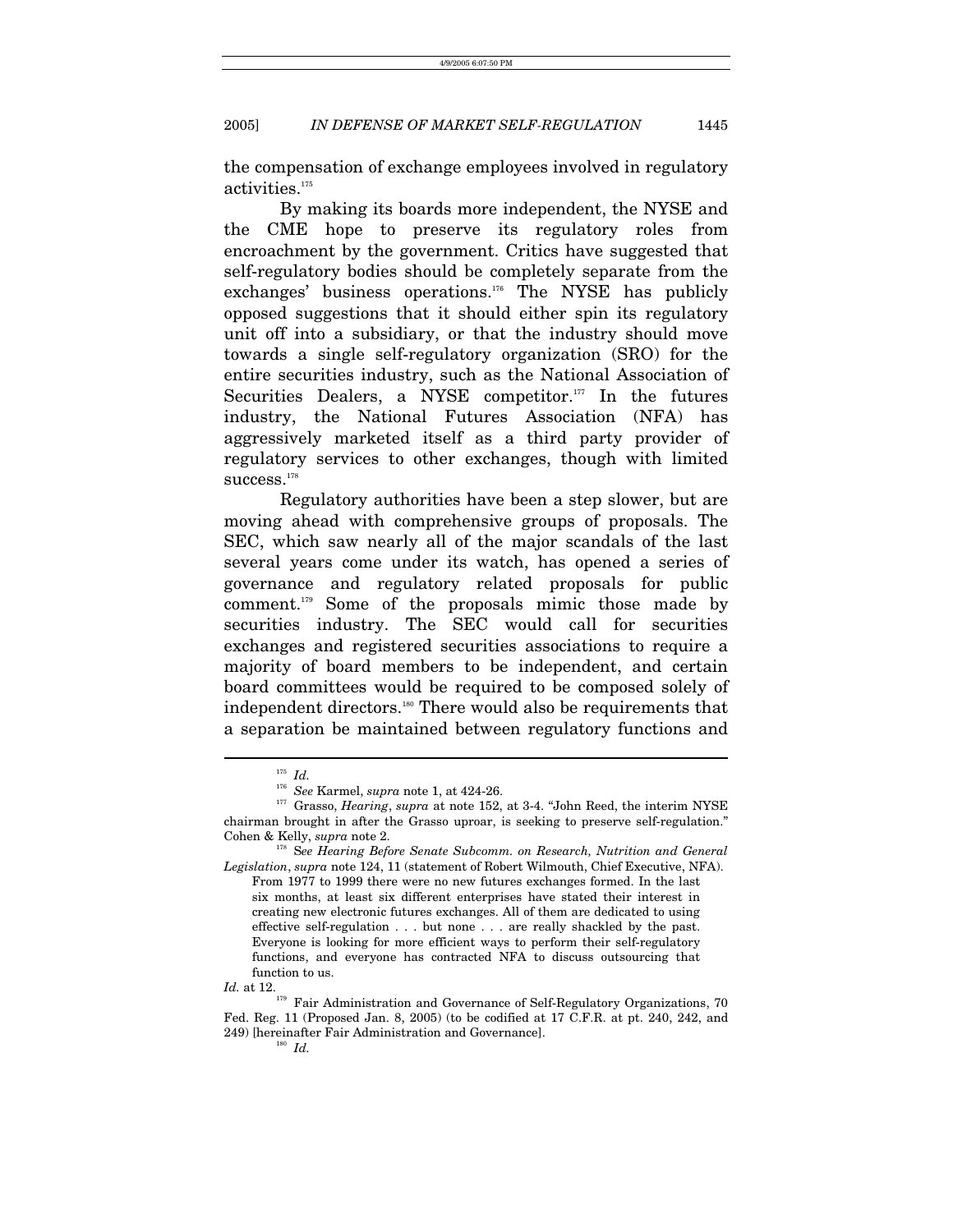market operations, and that funds brought in from regulatory fines, fees and penalties be used for regulatory purposes.<sup>181</sup>

Further, the proposals would prohibit members that are brokers or dealers from owning or voting more than 20% of the ownership interest in the exchange[.182](#page-28-1) Among other proposals, the SEC would require exchanges to maintain their books and records in the U.S. and add reporting requirements by the exchanges to enhance transparency.[183](#page-28-2) Exchanges that go public, and whose shares trade on their own exchange, would have a separate group of requirements to help supervise trading and enforce listing standards.<sup>184</sup>

For its part, CFTC Chairman James Newsome opened a review of self-regulation in May of 2003.[185](#page-28-4) The review revolves around an analysis of regulation under the Commodity Futures Modernization Act[.186](#page-28-5) As of April, 2003, it had opened a formal request for commentary from futures market participants that includes: board composition, regulatory structure, forms of ownership of the exchanges, the structure of disciplinary committees, and other issues.<sup>187</sup>

# *C. Potential Alternatives: the NFA model and Market Competition*

The nature of the SRO structure makes the potential for conflicts almost inherent. Under the 1934 Commodities Exchange Act, SROs are required to act as quasi-governmental bodies in implementing federal laws as their own. Yet SROs are also membership organizations that represent the economic interests of their partners.<sup>188</sup> In addition, SROs are marketplaces concerned with preserving and enhancing their competitive positions.[189](#page-28-8) As competition grows among marketplaces and SROs, it seems that the relationship that SROs have with their members inevitably will strain the SROs' ability to carry out their regulatory duties impartially.[190](#page-28-9) 

 $\overline{a}$ 

183*Id.*<br><sup>184</sup> Fair Administration and Governance, *supra* note 179.<br><sup>185</sup> Commodity Futures Trading Commission: Governance of Self-Regulatory Organizations, 69 Fed. Reg. 111 (request for comments made June 9, 2004).<br><sup>186</sup> *Id.* 

<span id="page-28-0"></span> $\begin{array}{ll} \text{\tiny{181}} & Id. \\ \text{\tiny{182}} & Id. \end{array}$ 

<span id="page-28-1"></span>

<span id="page-28-2"></span>

<span id="page-28-4"></span><span id="page-28-3"></span>

<span id="page-28-6"></span><span id="page-28-5"></span><sup>187</sup> *Id.*

<span id="page-28-7"></span><sup>188</sup> *See* WHITE PAPER, *supra* note 6, at 8-9. 189 *See id*. at 9. 190 *See id.*

<span id="page-28-8"></span>

<span id="page-28-9"></span>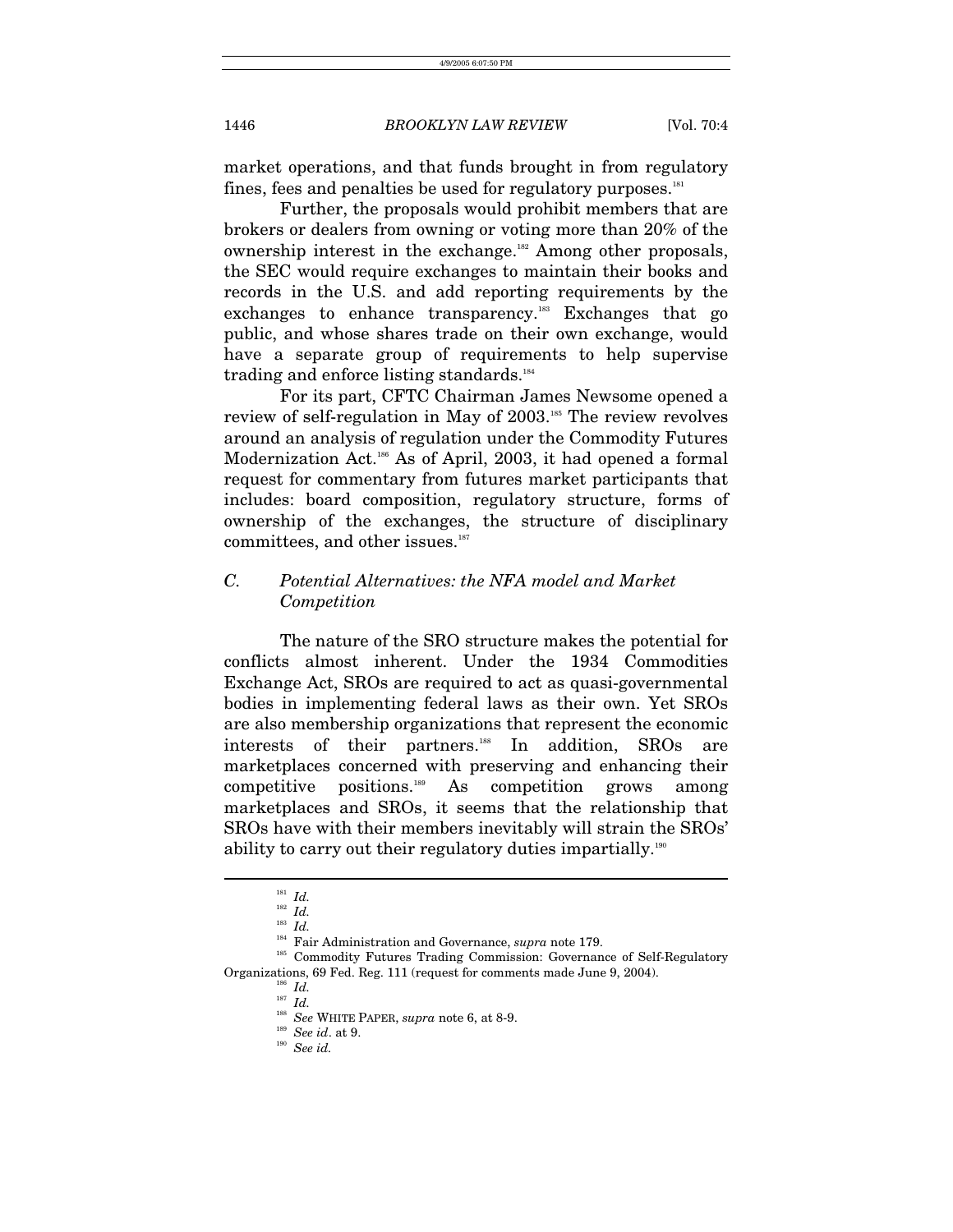In a recently updated study, the Securities Industry Association (SIA), an industry group, evaluated six potential models for self-regulation.[191](#page-29-0) In evaluating the models the SIA echoed the original argument that the SRO model puts regulatory decisions in the hands of people familiar with the relevant facts, and that any regulatory change should not abandon the system in favor of a distant, generalist regulator that is not as deeply familiar with the markets it regulates. $192$ The study outlined a series of possible alternative structures that include the splitting off of SRO functions into subsidiaries of the exchanges; creation of a single SRO to audit and monitor all broker dealers; or putting all of the regulatory responsibility into the hands of the SEC (or CFTC).[193](#page-29-2) 

Proponents of a single SRO system argue that the transition could be made relatively easily in the futures industry because the NFA has already been sanctioned by, and works closely with, the CFTC[.194](#page-29-3) The NFA, which is similar to the National Association of Securities Dealers in the securities industry, began as a regulator for trading participants that were not registered with exchanges, but has moved into the business of outsourcing its regulation services. The NFA can avoid some of the criticisms arising from the demutualization of SROs because it is a non-profit organization[.195](#page-29-4) Its board is made up of representatives from the industry, though it is not controlled by any one entity.<sup>196</sup>

The economic inefficiencies that come with operating multiple SROs could also help to promote a single SRO system. The NFA has marketed itself as an outsourcing facility for selfregulatory functions[.197](#page-29-6) By regulating numerous exchanges, the NRA (or another comparable outsourcer to enter the market)

<span id="page-29-0"></span> $\frac{191}{192}$  *See generally id.*<br> $Id.$  at 6.

<span id="page-29-1"></span>

<span id="page-29-2"></span>

<span id="page-29-4"></span><span id="page-29-3"></span>

<sup>&</sup>lt;sup>193</sup> See WHITE PAPER, *supra* note 6, at 2-12.<br><sup>194</sup> Id.<br><sup>195</sup> See Natasha de Teran, *Eurex Signs Up National Futures Association for US Exchange*, FIN. NEWS, Nov. 6, 2003. Rudolf Ferscha, Eurex CEO, said of an agreement to farm out is regulatory services to NFA: "We have agreed on initial plans of a three-year contract, with automatic one-year renewal contracts thereafter. The NFA will ensure that Eurex US's customers are protected at all times, and that business will be fair, orderly and transparent." *Id.*

<span id="page-29-5"></span><sup>196</sup> *See* Board of Directors at the National Futures Association website, *at* http://www.nfa.futures.org/aboutnfa/board.asp. 197 S*ee Hearing Before Senate Subcomm. on Research, Nutrition and General* 

<span id="page-29-6"></span>*Legislature*, *supra* note 124, at 11 (statement of Robert Wilmouth, Chief Executive, NFA).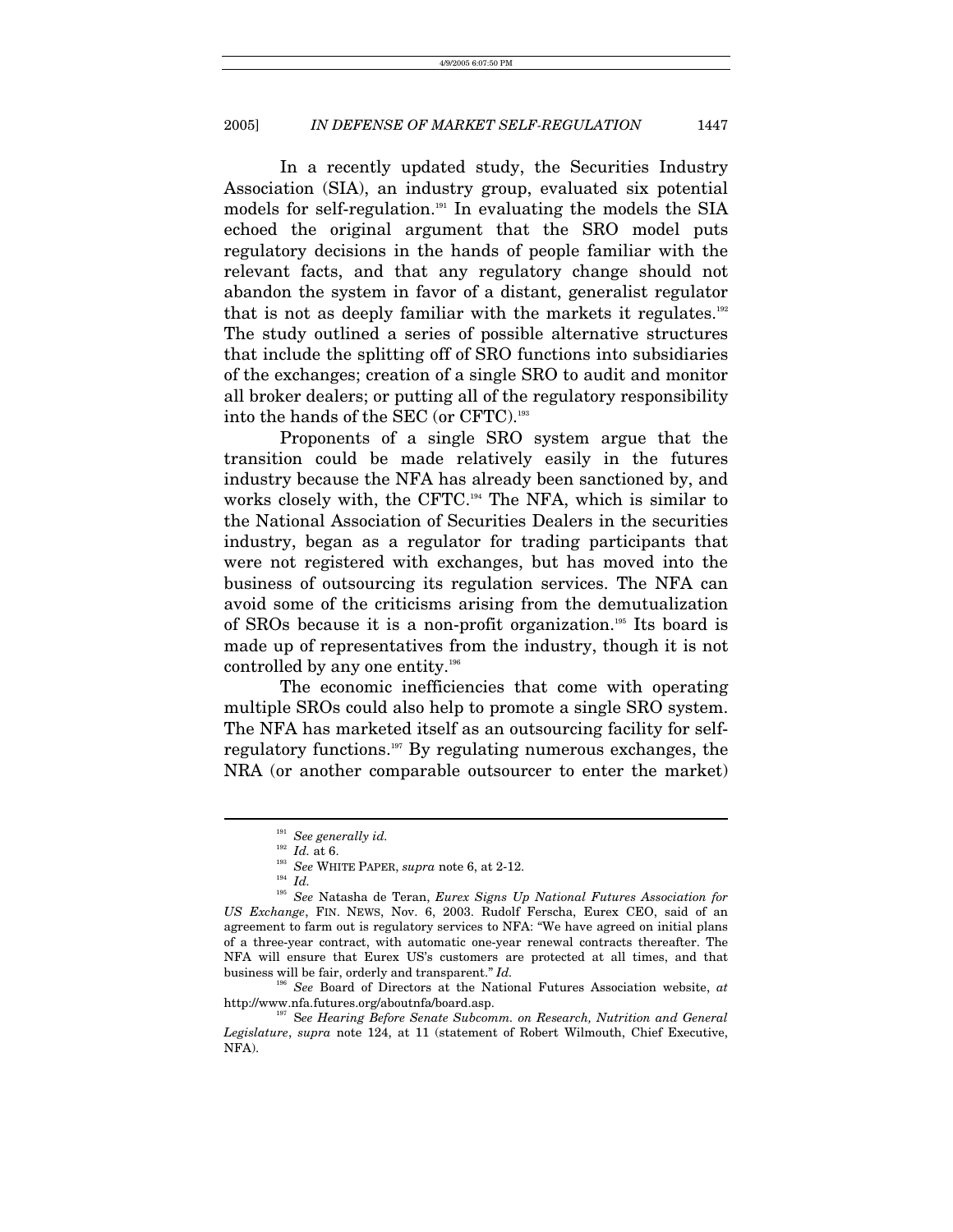would benefit from efficiencies of scale.<sup>198</sup> Several newer exchanges have contracted the NFA in hopes of finding a cost effective means to regulate their trading operations. If pressure on expenditures continues then traditional exchanges like the CBOT and the CME could be pressured to reduce regulatory expenditures,<sup>199</sup> which in turn could diminish the quality of regulation. Traditional exchanges are already being squeezed by the trend towards lower trading fees. However, the NFA's outsourcing model is not free of potential conflicts either. As the practice becomes more prevalent, issues could be raised regarding the exchange's continuing responsibility over its contractor and the relationship of both entities to the overseeing government regulator.<sup>200</sup>

The NFA entered into an agreement with Merchants Exchange and BrokerTech, two small U.S. futures exchanges, to perform market surveillance, conduct background checks, investigate and litigate disciplinary matters, and perform audits and financial surveillance.<sup>201</sup> This led to a break through deal that could give the NFA new credibility as a third party regulator. In November of 2003, it signed a three-year contract with Eurex US, the U.S. arm of Eurex, to be its regulator.<sup>202</sup> Frankfurt-based Eurex, which in recent years surpassed the CBOT as the world's largest futures exchange in terms of volume traded, received approval form the CFTC to set up a U.S. exchange in  $2004.^{203}$ 

Detractors of the single SRO model say that it would weaken self-regulation. Broker-dealer regulation has its roots in efforts to assure creditworthiness of exchange members.<sup>204</sup> In that regard, the big exchanges have spent hundreds of millions of dollars setting up self-regulatory systems to stand behind assurances that large member firms are financially viable.<sup>205</sup> A

<span id="page-30-0"></span><sup>198</sup> *Id.*

<span id="page-30-2"></span><span id="page-30-1"></span><sup>199</sup> *Id.*

<sup>&</sup>lt;sup>200</sup> See Int'l Org. of Sec. Communications Technical Comm., Discussion Paper on Stock Exchange Demutualization, at 8 (Dec. 2000), *available at* http://www.iosco.

<span id="page-30-3"></span><sup>&</sup>lt;sup>201</sup> Ros Krasny, *Eurex US in Deal With Regulatory Services Provider*, REUTERS

<span id="page-30-4"></span>NEWS, Nov. 5, 2003.<br><sup>202</sup> Jeremy Grant, *Eurex US Unveils Governance Structure*, FIN. TIMES, Nov. 6, 2003.

<sup>&</sup>lt;sup>203</sup> Eurex US Launch Date Moved to Feb 8 Pending CFTC Approval, MARKET NEWS INT'L, Jan. 28, 2004.<br><sup>204</sup> See HISTORY OF COMMODITY FUTURES, *supra* note 1, at 86.<br><sup>205</sup> See Cohen & Kelly, *supra* note 2. In the securities industry, the NYSE has

<span id="page-30-7"></span><span id="page-30-6"></span><span id="page-30-5"></span>

a regulatory staff of 550 people and a budget of \$142 million annually. The NASD has a regulatory staff of 2,100 people and an annual budget of \$500 million.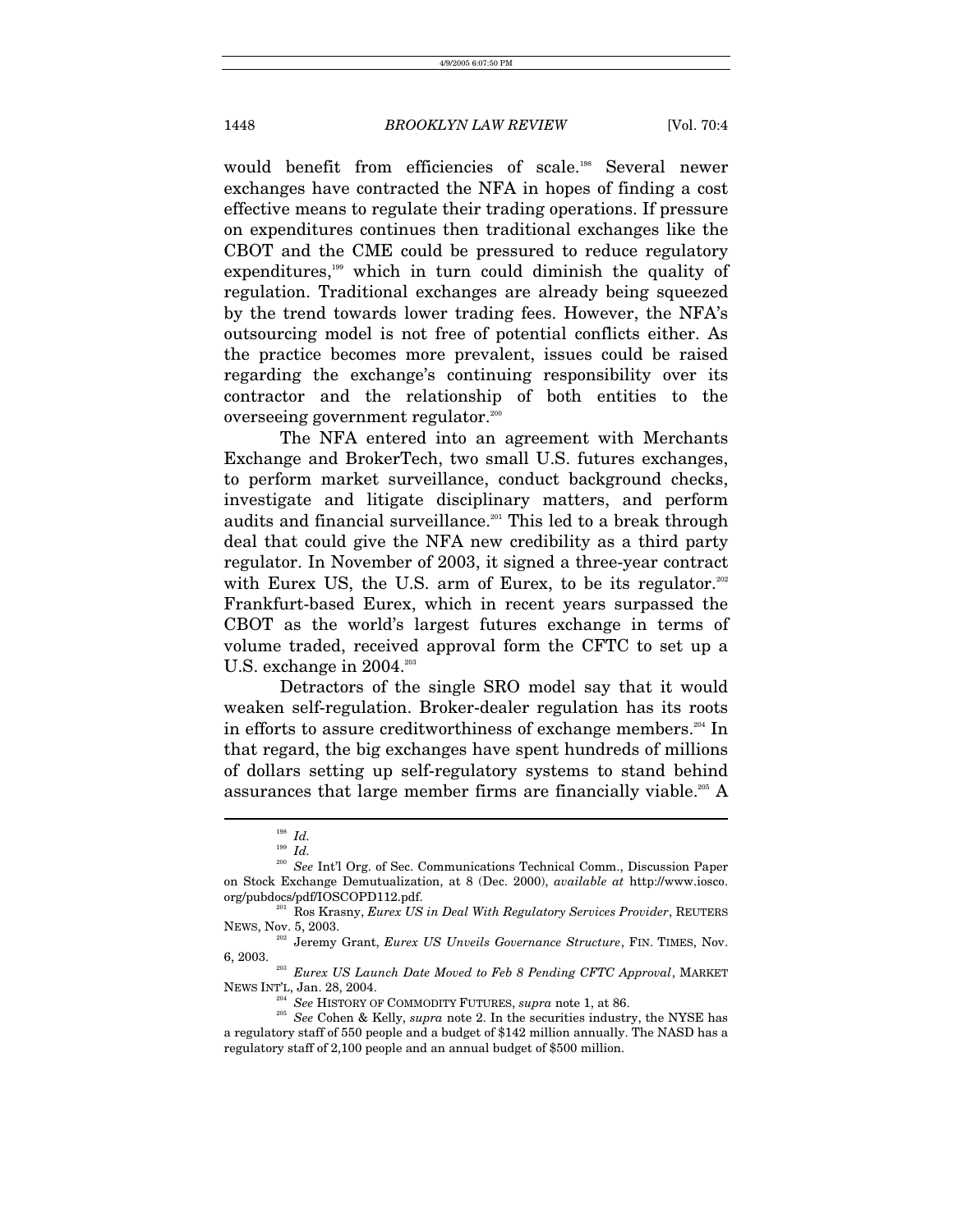single SRO based in a separate location from the exchange and indirectly run by the CFTC or SEC may never be able to attain the same level of intimacy with a particular exchange. Not surprisingly, major exchanges like the NYSE, the CME and the CBOT have sought to preserve their regulatory duties by publicly opposing a single SRO model.[206](#page-31-0)

Ultimately, competition in the market place may dictate the future model. If choice and competition are important in how financial products are offered, perhaps there are analogous benefits in terms of how exchanges are self-regulated.<sup>207</sup> Just as the NFA has offered its services as third party regulator, the CME or CBOT also may decide to compete by also farming out their regulatory services.[208](#page-31-2) Thomas Erickson, the former CFTC commissioner, indicated there is talk that the CME has studied such an initiative. The NASD has taken similar initiatives in the securities business, and could also work toward offering a similar service to futures exchanges, according to Erickson.<sup>209</sup> Such a scenario opens up the specter of further conflicts. For instance, the CME could create a structure where it acted as regulator to itself and a competitor. A third party SRO could be acquired by a large financial firm like Citigroup Inc. or J.P. Morgan Chase & Co., which also operate FCMs. Will the quality of self-regulation diminish amid the pressure to cut  ${\rm costs?}^{\scriptscriptstyle 210}$  ${\rm costs?}^{\scriptscriptstyle 210}$  ${\rm costs?}^{\scriptscriptstyle 210}$ 

Competitive forces among futures exchanges may also give way to new incentives to uphold regulatory standards.<sup>211</sup>

<span id="page-31-2"></span><sup>208</sup> Telephone interview with Thomas Erickson, former CFTC Commissioner and Vice-President, Bunge Ltd., Washington, D.C. (Nov. 7, 2003).

<span id="page-31-3"></span><sup>209</sup> Id., The NASD has been pushing for a single SRO model and the former Chairman of the SEC, Arthur Levitt, briefly embraced this model. *See* Jeffrey E. Garten, *Manager's Journal: How to Keep NYSE's Stock High*, WALL ST. J. Sept. 13, 1999, at A44. The main barrier has been that the NYSE opposes the single SRO model. Grasso, *Hearing*, *supra* note 152.<br><sup>210</sup> Telephone interview with Thomas Erickson, former CFTC Commissioner

and Vice-President, Bunge Ltd., Washington, D.C. (Nov. 7, 2003). 211 Karmel, *supra* note 1, at 370.

<span id="page-31-5"></span><span id="page-31-4"></span>

 $\overline{a}$ 

An interesting and relevant question is whether current trading technologies and the competition these technologies have engendered should lead to a reduction of SEC market regulation, rather than increase in regulation

<span id="page-31-0"></span><sup>206</sup> *See House Subcomm. Hearing on General Farm Commodities and Risk Management*, *supra* note 125, at 61. (statement of Terrence A. Duffy, Chairman Chicago Mercantile Exchange) ("Rather than detracting from our ability as a self regulator, the CME's incentives and capability to maintain an effective program of selfregulation have been enhanced by its reorganization as a for-profit company."). 207 *See* Erickson, *supra* note 2, at 8. Moreover, to require exchanges to contract

<span id="page-31-1"></span>with a super self-regulator would appear to be inconsistent with the CFTC's role as an oversight agency, especially if regulatory concerns do not outweigh the benefits of the current SRO structure. *Id.*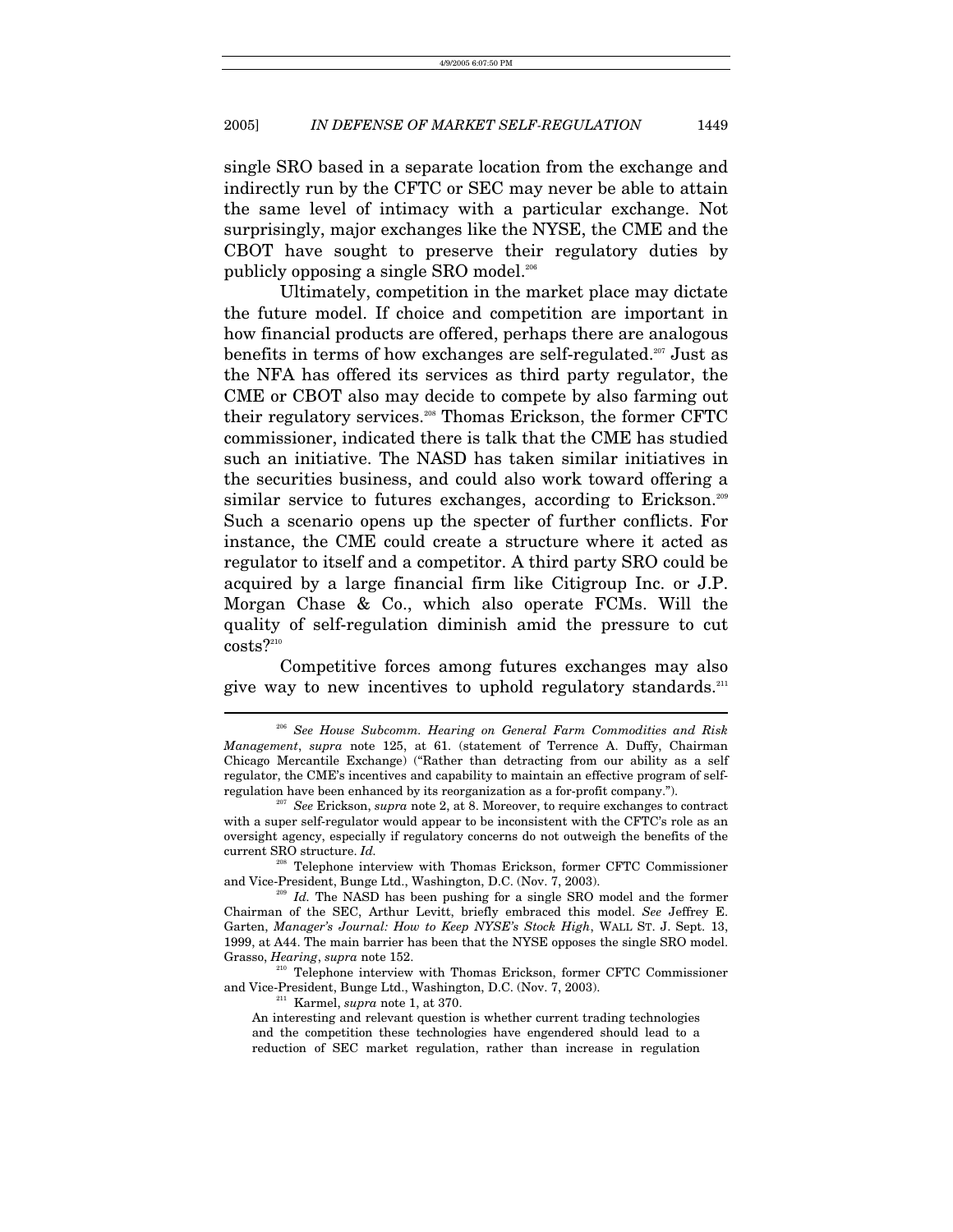Currently, exchanges like the CBOT and CME say that the integrity of their market place is the biggest incentive to uphold such standards. But that argument has weaknesses because for many futures products those exchanges offer the only liquid markets for particular contracts, and thus they enjoy *de facto* monopolies.<sup>212</sup> If, for instance, the Eurex's U.S. exchange gains market share, and also offers a more transparent, and fair trading operation, then regulation issues could become more prevalent in traders' decisions over where they do business. In at least one instance, competitive pressures have already had an impact. In 2003 the SEC issued a report that said the American Stock Exchange had massive shortcomings in its regulation of options trading and that it had attempted to cover up its deficiencies.<sup>213</sup> In October of 2003 board members from the NASD, which holds a majority stake in the American Stock Exchange, and the American Stock Exchange voted to have the NASD take over its selfregulation.[214](#page-32-2) In making the decision, the directors at both boards considered the American Stock Exchange's poor performance in the regulatory arena and the high cost of regulation.[215](#page-32-3)

#### IV. CONCLUSION

Critics have questioned the SROs' ability to maintain fair and transparent trading, but as this Note has demonstrated, failures in government oversight have also been pervasive. It seems unlikely that the government could operate more efficiently as a sole regulator.<sup>216</sup> If pure government

envisioned by current SEC concept and rulemaking releases, so that competition rather than regulation can determine outcomes.

<span id="page-32-0"></span>

*Id.* at 369-70. 212 Stephen Craig Pirrong, *The Self-Regulation of Commodity Exchanges: The Case of Market Manipulation*, 38 J.L. & ECON. 141, 154 (1995) ("As the advocates of self-regulation suggest, competition from other exchanges could mitigate, and perhaps eliminate, these problems. Unfortunately, it is by no means clear that competition between exchanges in a particular contract is especially acute.").

<span id="page-32-1"></span><sup>&</sup>lt;sup>213</sup> Jed Horowitz et al., *SEC Says Amex Had 'Serious Failure' in Enforcing* 

*Regulations*, BLOOMBERG NEWS, Sept. 29, 2003.<br><sup>214</sup> Jenny Anderson, *NASD May Take Over Regulation of Exchange*, N.Y.<br>POST, Oct. 21, 2003, at 31.

<span id="page-32-4"></span>

<span id="page-32-3"></span><span id="page-32-2"></span> $\frac{215}{216}$   $\frac{Id}{M}$ . *Supra* note 9, at 405.

<sup>[</sup>W]e must be careful of what we wish for in life. A single regulator may also seek to expand its powers after a scandal. A single regulator will also undoubtedly use bad judgment in times of crisis. A single regulator could also stifle competition, over-regulate, and cause a loss of competitive position in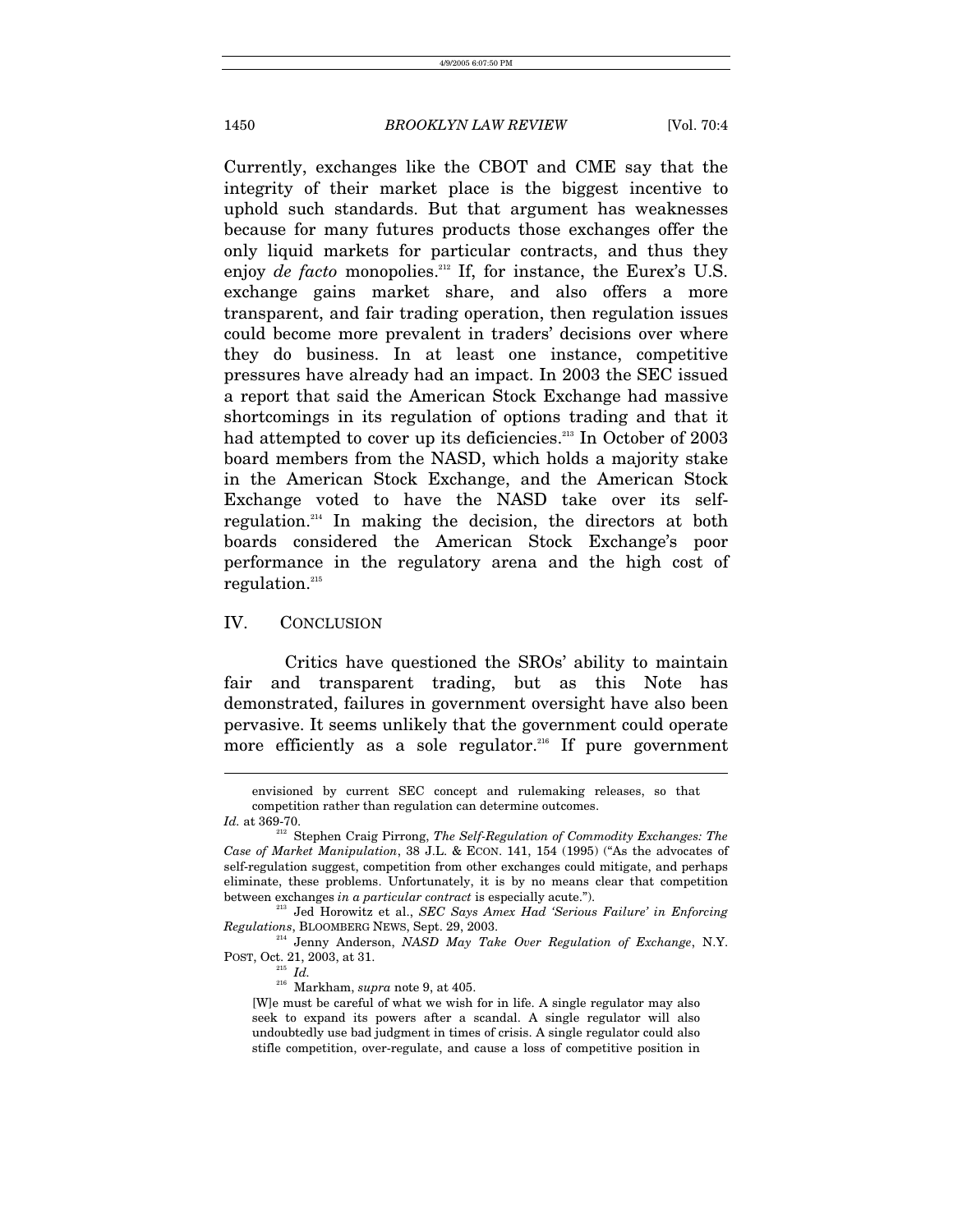regulation were a preferable alternative, the system of selfregulation would have been scrapped years ago amid the government's many trials and errors.[217](#page-33-0) The SRO system is preferable to a pure government regulatory scheme because it defrays much of the costs onto the market users, and makes efficient use of the expertise at the exchanges.

 The role and duties of SROs vis a vis government regulation has steadily evolved since adoption of the Commodity Exchange Act and the Securities Exchange Act, with the government approving legislation throughout the years to increase its oversight authority and impose stricter standards. While the government initially sought to micro-manage regulation at the exchanges, it more recently determined that giving SROs more autonomy is more effective.

 Thomas Erickson, who spoke regularly about the future of SROs during his tenure as a CFTC Commissioner, said in an interview that from a political standpoint the SRO system has too much history to ever be scrapped altogether.<sup>218</sup> There will be conflicts of interest in any system, and so the challenge is to create a system with the right oversight and incentives so that as many conflicts as possible are eliminated.<sup>219</sup> In that regard, self-regulation is a preferable system to pure government regulation, and the question becomes one of balance.

The CFTC should take several steps to eliminate the specter of conflicts of interest within exchanges. It should implement a model for independent boards similar to that adopted by the NYSE, or the rules that the SEC has proposed. These rules would ensure that exchange members are separated from regulation related decisions. Secondly, the CFTC should facilitate competition in the marketplace to the extent possible. For example, the Eurex's entrance into the U.S. could spark the beginning of a period of a competition driven regulation market, where market participants themselves go far in determining what the most effective SROs,

international markets. It could even try to become a Japanese MoF [Ministry of Finance] that seeks to manage the economy by bureaucratic fiat.

*Id.* 

<span id="page-33-0"></span><sup>&</sup>lt;sup>217</sup> Karmel, *supra* note 1, at 401. The 1975 Act sought to preserve and reinforce the concept of industry self-regulation. *Id*.

<span id="page-33-2"></span><span id="page-33-1"></span><sup>&</sup>lt;sup>8</sup> Telephone interview with Thomas Erickson, former CFTC Commissioner and Vice-President, Bunge Ltd., Washington, D.C. (Nov. 7, 2003). Self-regulation is so enshrined in U.S. securities regulation that it is unlikely and probably not in the public interest for it to be supplanted by government regulation. Karmel, *supra* note 1, at 427. 219 *Id.*